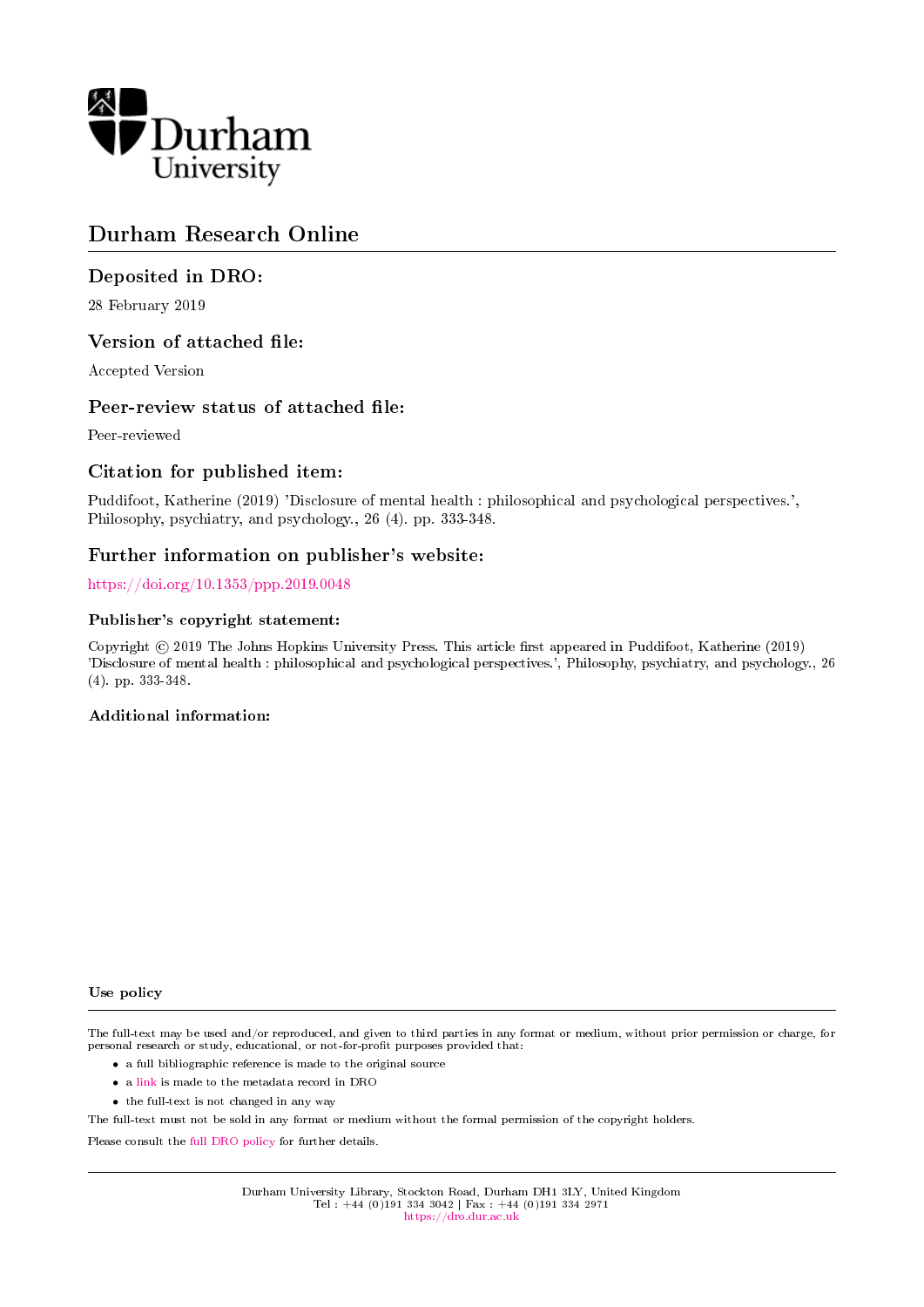#### **Disclosure of Mental Health: Philosophical and Psychological Perspectives**

**Abstract** Should people with mental health conditions 'come out proud', disclosing information about their condition(s)? Recent research highlights how disclosing this information can promote empowerment and decrease self-stigma. However, many people with mental health conditions still fear that stigmatization and discrimination will follow if they disclose information about their condition. This paper shows that their fears reflect reality. It shows how recent research on the philosophy and psychology of stereotyping and implicit bias, and how mental states are attributed, suggests that they face a serious dilemma. If they want to avoid being misperceived, for example, as dangerous or incompetent, then both disclosure and non-disclosure bring substantial risks. Disclosure could lead them to be misperceived due to stereotyping. Meanwhile, non-disclosure could lead to their mental states, dispositions, needs and character being misperceived. There are strategies that can be used to reduce the misperception associated with disclosure, i.e. strategies to combat stereotyping. However, whether or not these strategies are implemented is often beyond the control of people with mental health conditions. So, it shall be argued, societal changes are required to ensure that people with mental health conditions can be 'out and proud' without penalization.

**Key words:** Mental health conditions, stereotyping, implicit bias, mental state ascription, misperception

## **1. Introduction**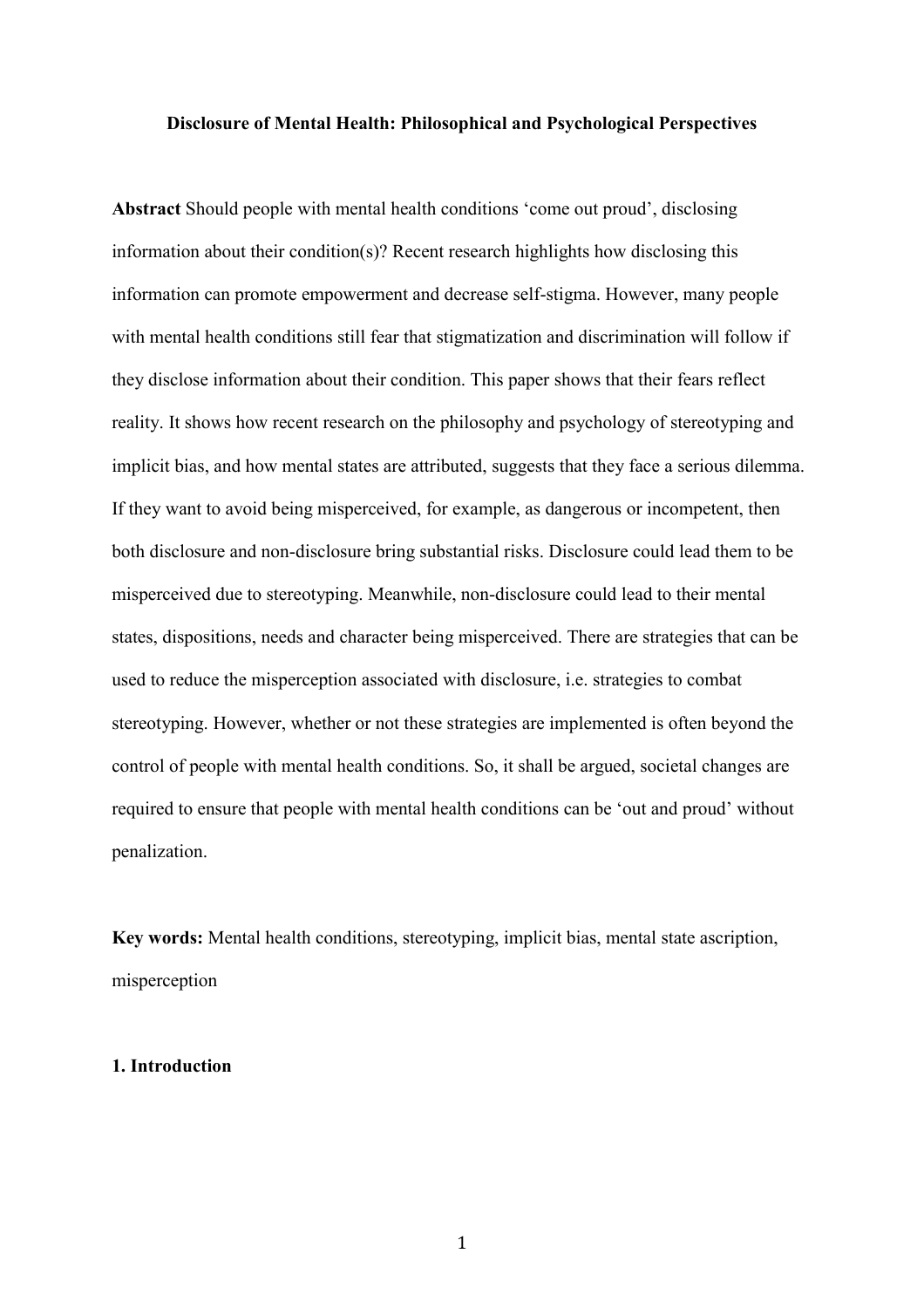People with mental health conditions are often required to address the question of whether they should disclose information about their mental health. Should they inform their employers, colleagues, friends, family, neighbours, etc. that they have a mental health condition? Should they be encouraged by others to do so? There has been a recent move to promote disclosure as a way to increase the empowerment and decrease the self-stigma of people with mental health conditions (see, e.g. Corrigan et al 2010; Corrigan and Rao 2012). For instance, a three week intervention, *Coming Out Proud,* has been devised to inform people about the costs and benefits of disclosure, forms of disclosure, and helpful ways to tell others about one's mental health condition (Rusch et al 2014).

However, many people with mental health conditions continue to fear stigma and penalization if they disclose information about their condition. For example, a recent survey in the UK found that over fifty percent of the mental health service users surveyed feared disclosing their condition because they anticipated stigma and discrimination.<sup>i</sup> In another survey, almost fifty percent of female physicians who were surveyed stated that although they thought that they met the criteria for having a mental illness they had not sought treatment, in many cases due to fear of stigma (Gold et al 2016).

Should people with mental health conditions put these fears aside and respond to the evidence suggesting that disclosure can reduce self-stigma by letting others know about their mental health condition? This paper shows what recent discussions in philosophy can contribute to answering this question. It shows how recent philosophical and psychological work on stereotyping vindicates those who fear stigmatization. I focus in particular on the way that people who have mental health conditions can rightly fear that they will be *misperceived* as a result of others knowing about their mental health condition. In one survey, fifty-one percent of service users said that they wanted the message "We are people – see me, not the illness" to be conveyed because they believed that they were misperceived as a result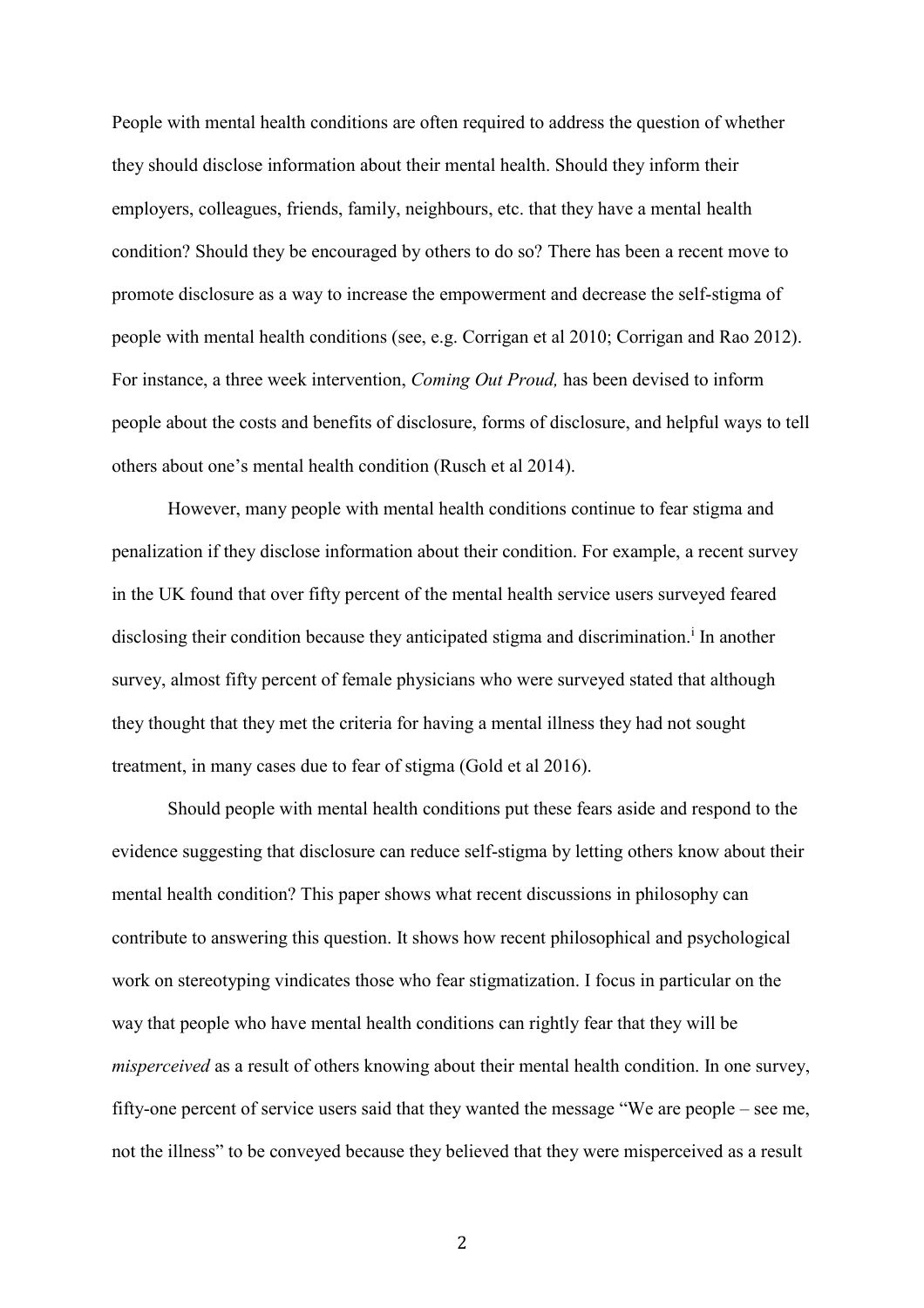of their condition. I show that people with mental health conditions who hold this view are vindicated by recent work in the philosophy of stereotyping: if they disclose information about their mental health condition they face a substantial risk of being stereotyped and consequently misperceived.

It might seem as if the message of this paper is therefore that people should not disclose information about their mental health conditions for fear of stigmatization and being misperceived. However, I show that philosophical and psychological research into how people ascribe mental states to each other suggests that the choice *not* to disclose information about one's mental health condition can also lead to misperception. The main goal of the paper is therefore to outline the contours of a serious dilemma faced by people with mental health conditions: whether or not they disclose information about their mental health, they risk being misperceived.ii

### **2. Disclosure and stereotyping**

People with mental health conditions can decide to withhold or disclose information about their conditions. There is legislation to protect them from discrimination if they disclose information. For example, in the United Kingdom the Equalities Act 2010 disability is a protected characteristic and it is stated that "A person (A) discriminates against another (B) if, because of a protected characteristic, A treats B less favourably than A treats or would treat others" (13.1). A mental health condition is considered a disability and discrimination is prohibited. However, legislation cannot be expected to prevent all forms of stereotyping relating to mental health conditions.

Studies have repeatedly shown that in spite of equality legislation, and some reduction to negative attitudes (Crisp 2005; Time to Change 2010), stereotypes remain. A recent UK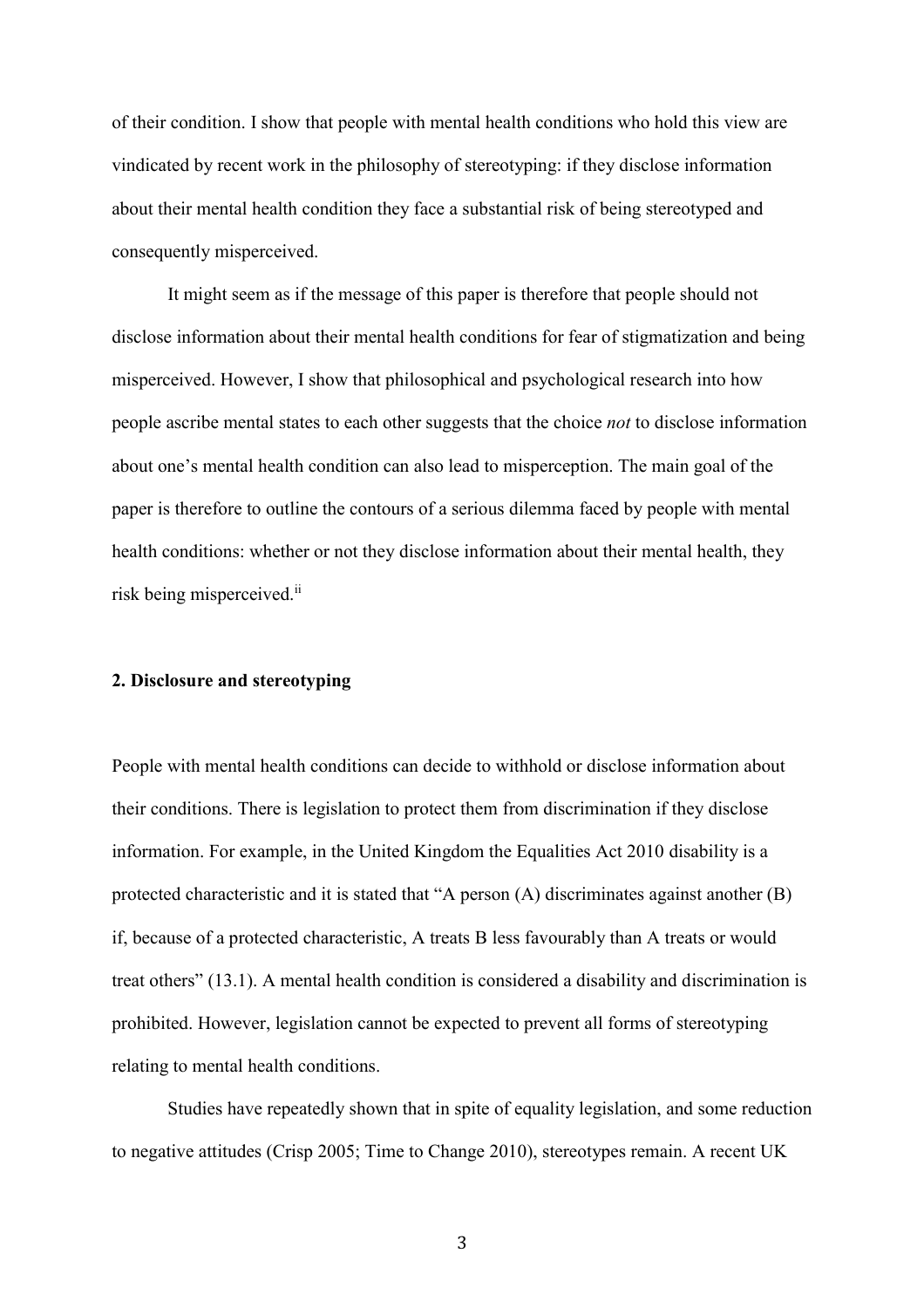Office of National Statistics opinions survey of attitudes towards people with schizophrenia, depression and anxiety uncovered stereotypes associating members of these groups with being a "danger to others", "unpredictable" and "hard to talk to" (Wood et al 2014). These findings replicate earlier studies undertaken by Crisp and colleagues (2000, 2005) and earlier work finding that people with mental health conditions are strongly associated with dangerousness (Link et al 1999; Phelan et al 2000). People with mental health conditions have also been found to be associated with incompetence and character weakness (Corrigan and Watson 2002). There is some variety in ways in which different mental health conditions are stereotyped. Schizophrenia is especially strongly associated with dangerousness and unpredictability (Angermeyer and Matschinger, 2003; Crisp 2000, 2005; Wood et al 2014). Meanwhile, people with anxiety and depression are more likely to be treated as blameworthy for their condition (Wood et al 2014). People with depression are associated with being lazy and not easy to talk to (Thornicroft et al 2007). Further support for the idea that stereotyping frequently occurs comes from the personal experiences of people with mental health conditions. For example, a series of surveys, conducted over the period 2008-2011 in the United Kingdom, found that 87-91% users of mental health services experienced discrimination in four or five areas of their life (Corker et al. 2013).<sup>iii</sup> Discrimination occurs due to stereotyping of individuals being manifest in action.

There is also reason for thinking that many people harbour implicit biases relating to mental illness. Implicit biases are "fast, automatic and difficult to control processes that encode stereotypes and evaluative content, and influence how we think and behave" (Holroyd and Puddifoot forthcoming). Studies have repeatedly found evidence that people with mental illnesses are associated more strongly than others with concepts such as *dangerous, incompetent, threatening,* and *unpredictable* or *helplessness* (Rusch et al 2011; Teachman et al 2006). The finding that people with mental illnesses are associated with negative or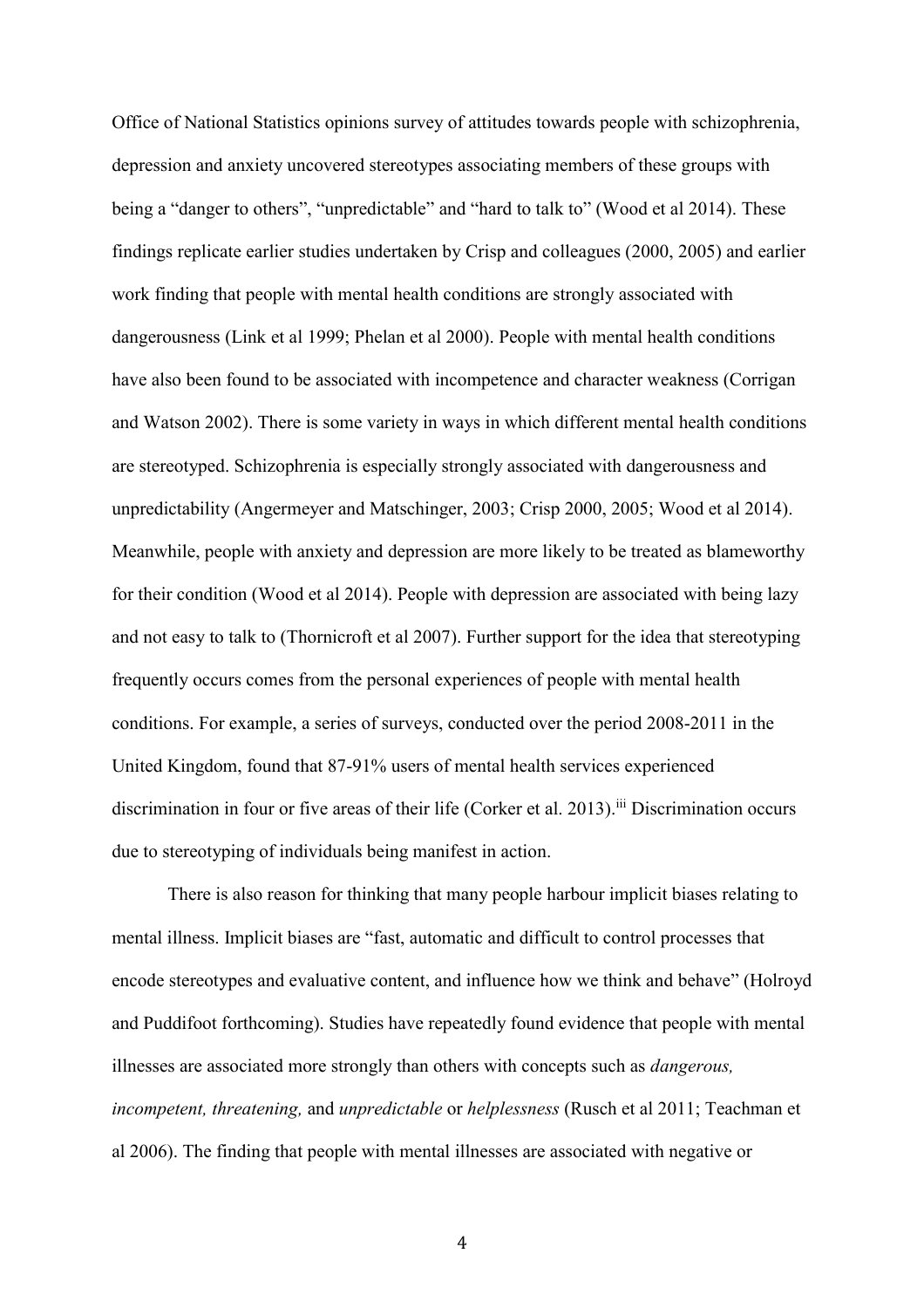unpleasant concepts has been replicated across various populations: the undergraduate population, the general population, and people with mental illnesses (Teachman et al 2006); medical students with no direct experience of people with mental illness and mental health care professionals (Kopera et al 2015); and people of various age groups including young children and adolescents and older people (O'Driscoll et al. 2012). Various implicit methods have been used to uncover people's implicit biases.<sup>iv</sup> Experimental evidence has been gathered suggesting that implicit biases relating to mental illness manifest in behaviour. The degree of negative implicit bias displayed by mental healthcare professionals has been found to predict their certainty that they would help someone with a mental illness (those with high levels of negative bias said that they were less certain to help) (Brener et al 2013) and the tendency to over-diagnose (those with stronger negative biases were more likely to overdiagnose) (Peris et al 2008).

Recently doubts have been raised about the measures used to identify implicit biases, the stability of implicit biases, the replicability of studies on implicit bias, and about the extent to which implicit biases influence behaviour. Nonetheless, it is worthwhile recognising that implicit biases could operate because if they do so they will exacerbate the problems of stereotyping by leading to unintentional stereotyping by people who are explicitly egalitarian. If people are influenced by implicit bias they may associate people with mental health conditions with characteristics due to their social group membership, thereby stereotyping, without intending to do so. It is especially important to recognise this possibility as research on implicit biases relating to mental illness is well positioned to meet many of the criticisms often levelled at implicit bias research: findings demonstrating implicit biases in this domain have been replicated across different contexts, using various methodologies, and experiments have measured the extent to which implicit bias relating to mental health predicts behaviour.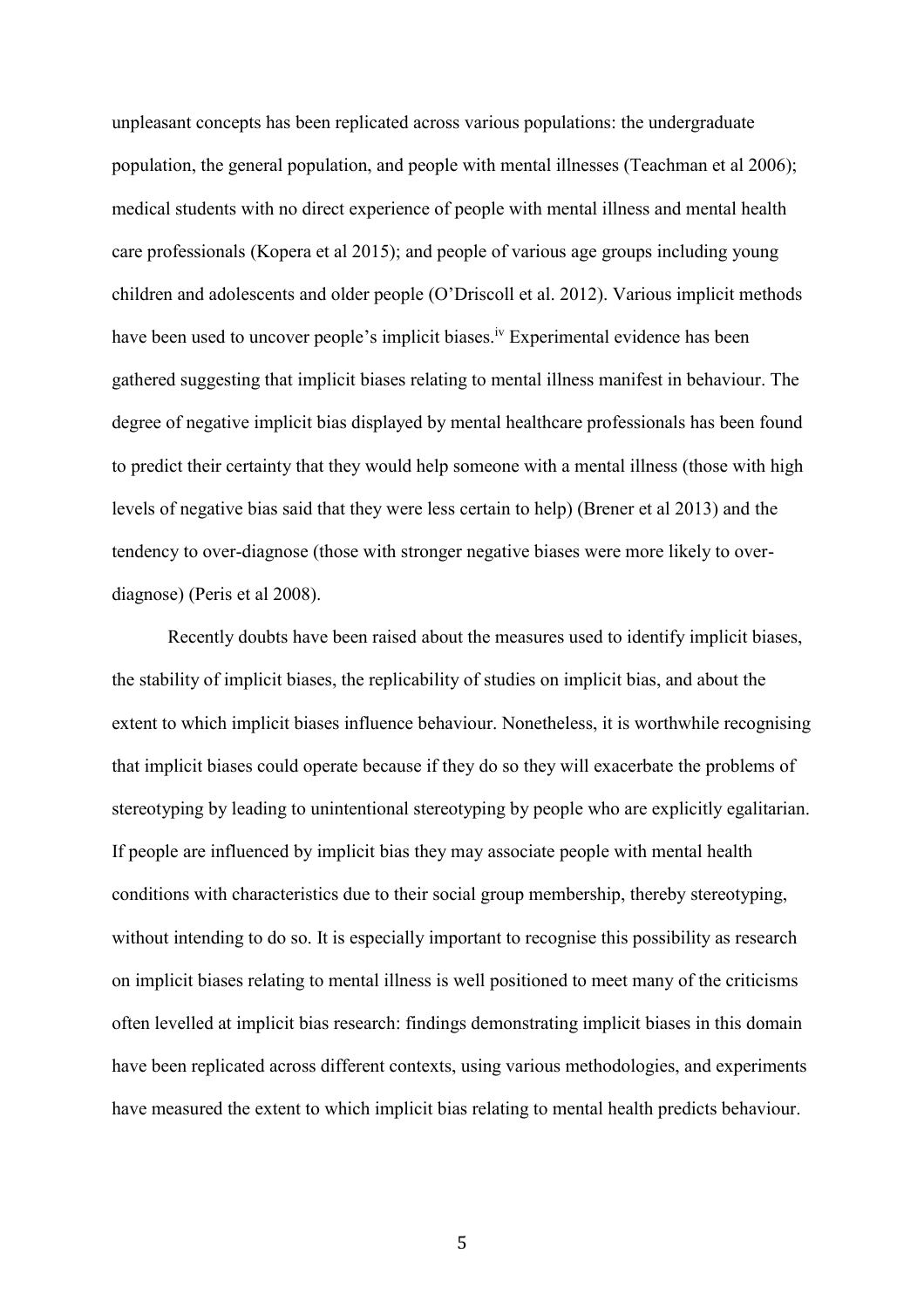What is important for current purposes, however, is that there exist stereotypes relating to mental illness, which may operate explicitly or implicitly, and people who have mental health conditions often experience being stereotyped. Legislation aimed at preventing people from discriminating cannot be expected to prevent people from applying stereotypes, e.g. associating people with mental illness with dangerousness. When a person is perceived as belonging to the group of people with a mental health condition, or as having a particular mental health condition, a stereotype associated with the group is likely to be triggered. Consequently, any particular individual with a mental health condition is highly likely to be stereotyped.

### **3. Stereotyping and misperception**

Not only are people with mental health conditions likely to be stereotyped by others who are aware of their condition, they are likely to be *misperceived* as a result of being stereotyped. The philosophical literature on stereotyping has revealed that there are multiple ways that stereotyping can lead to the misperception of individuals to whom a stereotype is applied, whether it occurs implicitly or explicitly (Puddifoot 2017a, b).

When people engage in stereotyping, they often perceive information about individuals in distorted ways that fit the stereotypes that are applied. They notice evidence that is consistent with the stereotype more readily than evidence that is inconsistent with it (Rothbart et al 1979; Cohen 1981; Srull et al 1985; Levinson 2007). The stereotypeconsistent evidence is remembered and stereotype-inconsistent evidence is not remembered (ibid). People engaging in stereotyping interpret ambiguous evidence in a way that is consistent with stereotype rather than how it should be interpreted, i.e. as ambiguous (Duncan 1976; Devine 1989). They also explain behaviours in terms of stereotypes where a more accurate explanation would focus on features of the individual case (Sanbonmatsu et al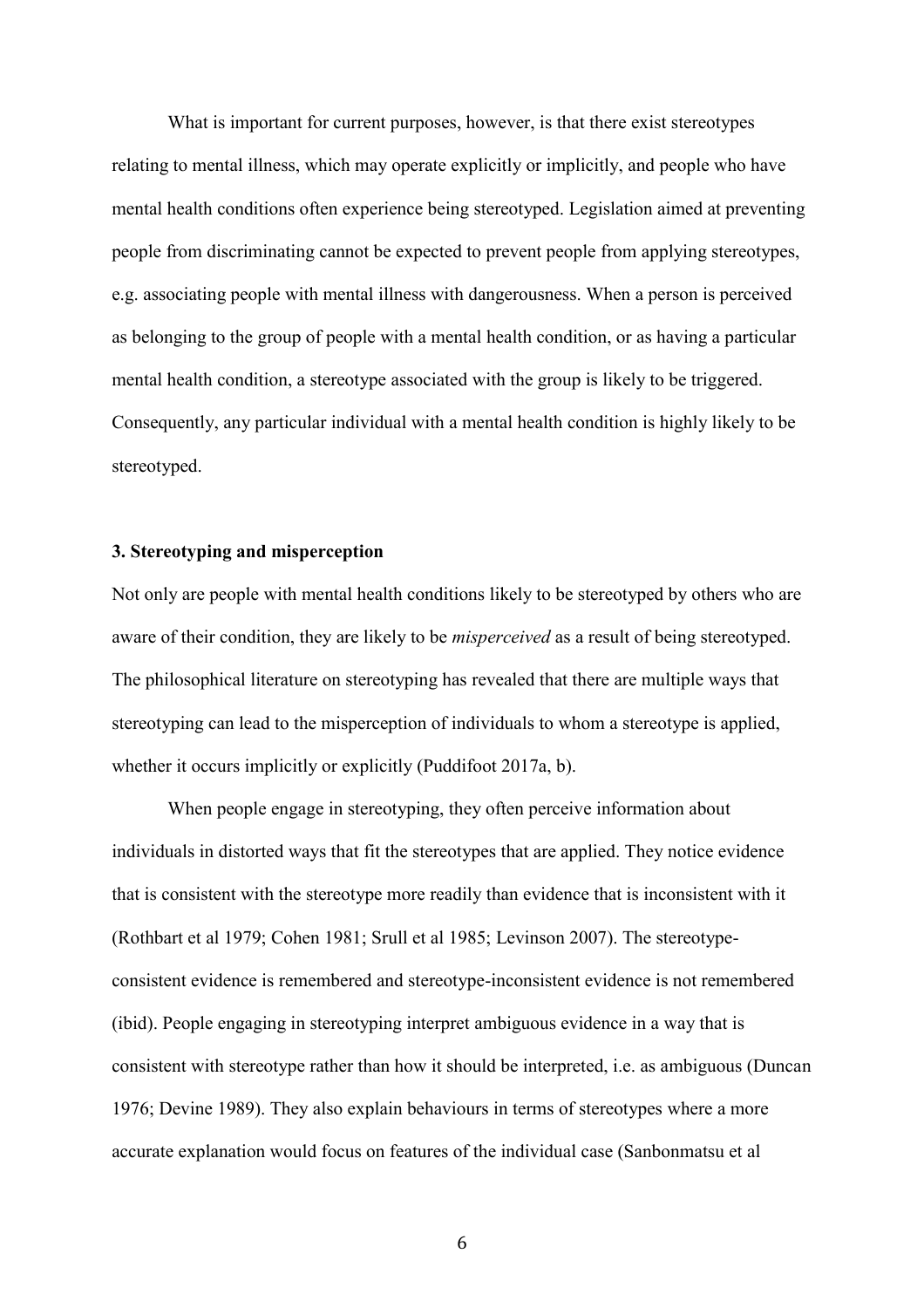1994). In addition to this, when stereotypes are activated, and people are viewed through the lens of their social group *and* as members of a minority, it is assumed that they are similar to other members of their minority group (Bartsch and Judd 1993). Differences between members of the same social group are missed. Meanwhile, members of different social groups are assumed to be less similar to each other than they really are (e.g. Tajfel 1981). Similarities between members of different social groups are missed.

With respect to mental health, these phenomena can manifest in the following ways. Evidence about the personal traits or characteristics of someone with a mental health condition that is consistent with them fitting a stereotype—e.g. evidence of their incompetence in some domain—is likely to be noticed and given attention while evidence that challenges the stereotype—e.g. evidence of their competence—is not noticed or attended to. Meanwhile, ambiguous behaviours displayed by people with mental health conditions, such as lateness or inattention—might be viewed as evidence of stereotypical characteristics like having a weak character or being volatile. When an action of this or a similar sort is best explained by the personal traits of the individual, or features of their situation, but not by their mental health condition, the traits are likely to nonetheless be explained in terms of the stereotype: e.g. people with mental illness are like that. Meanwhile, people with mental health conditions, because they are viewed through the lens of their membership of the group, *people with a mental illness*, are likely to be assumed to be similar to other previously encountered people with mental health conditions and dissimilar to others who do not have a mental conditions. Judgements based on these assumptions will not reflect their true similarities and dissimilarities to others.

In addition to this, people with mental health conditions can be denied the opportunity to communicate information about themselves and have uptake of this information from people who engage in stereotyping. Where people have mental health conditions, they can be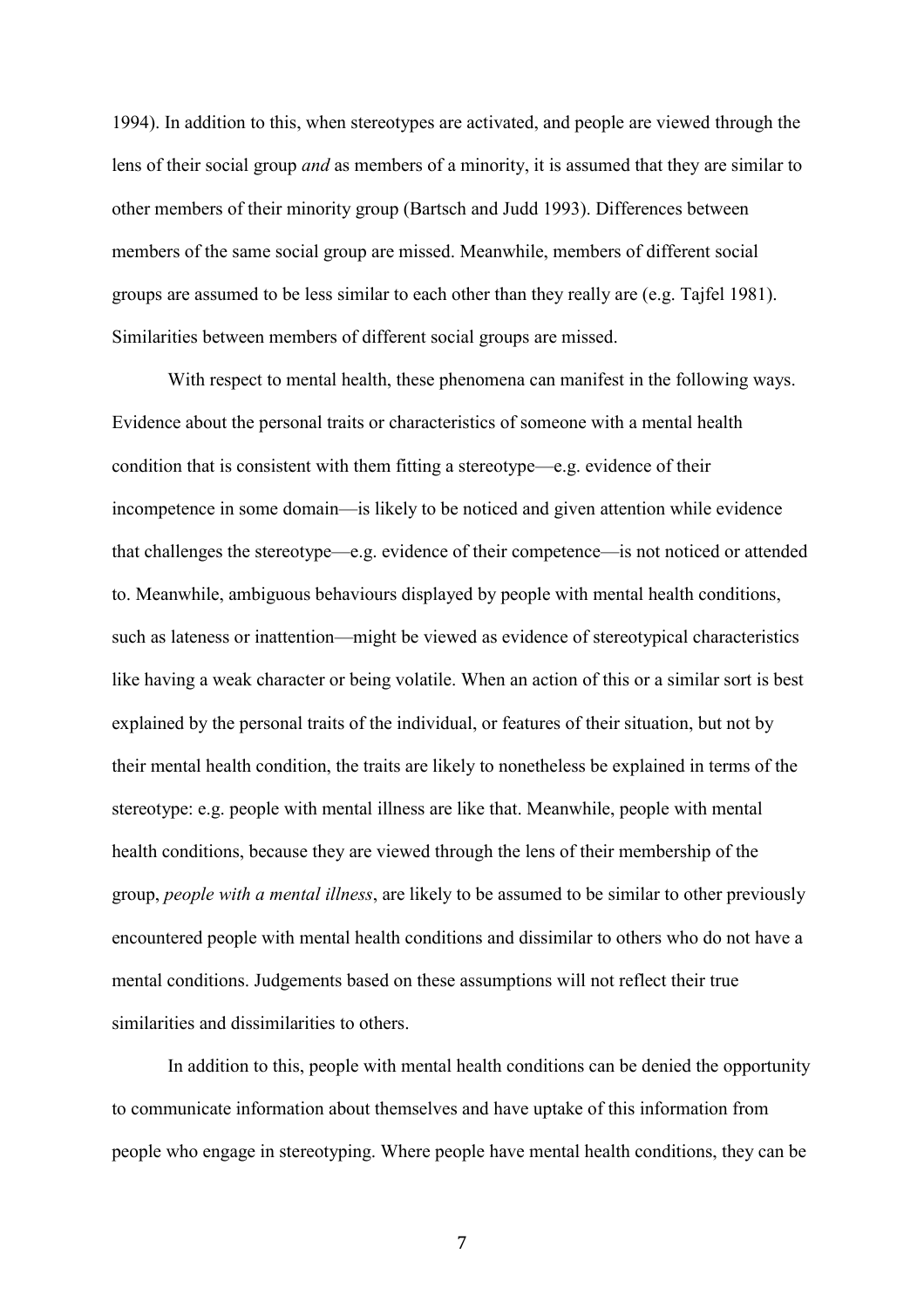treated as if they are unreliable sources of information about their condition when they are actually providing accurate information (Crichton, Carel and Kidd 2016). They can be incorrectly assumed to have mental impairments that mean that they lack self-awareness and cannot be trusted to convey information. This phenomenon is representative of a larger set of phenomena in which people who harbour negative and inaccurate stereotypes can fail to give proper credence to the testimony of those to whom they apply a stereotype (Fricker 2007; Crichton, Carel and Kidd 2016). Where a person believes that their testimony is not likely to receive proper uptake they can choose not to deliver it (Dotson 2011). If this occurs then information about individuals who are stereotyped, information that they might convey through their testimony to others, will not be accessible to those who stereotype them. For example, some information about individual people with mental illness, their personal characteristics and abilities, as well as the symptoms of their conditions, is unlikely to be accessed and utilised when making judgements. If important and relevant information of this sort is not accessed, judgements about people with mental illness are less likely to be accurate or fitting with the evidence that is available.

If a person fears being misperceived due to their mental health condition, their fears sadly reflect reality. As things currently stand, they are likely to be stereotyped due to their mental health condition, and are therefore likely to be misperceived by the person engaging in the stereotyping, who will either fail to access or properly respond to relevant information about them. Disclosure of a mental health condition therefore brings the associated risk of being misperceived, e.g. as dangerous, incompetent, and just like other people with mental health conditions.

#### **4. Non-disclosure and misperception: Information and Understanding**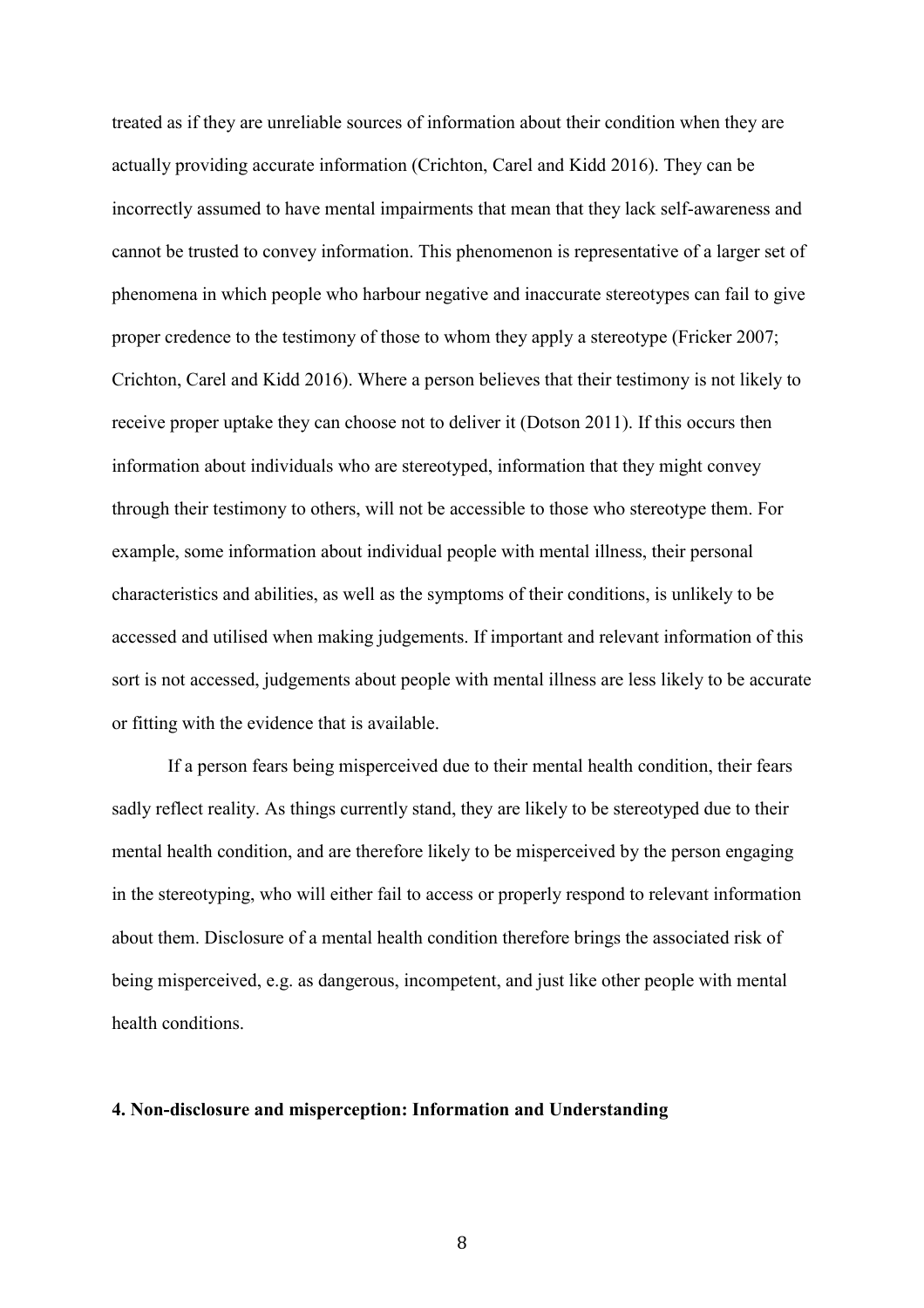Should people with mental health conditions avoid disclosing information about their condition to avoid the stereotyping and misperception described in sections 2 and 3? The psychological and philosophical literature on stereotyping points in this direction. However, within the philosophy of mind and philosophy of mental disorder, there are other arguments that point in the opposite direction, suggesting that *non*-disclosure of information about a mental health condition can lead to misperception. This is because someone who lacks information about another person's mental health can consequently fail to properly ascribe mental states and dispositions to that person.

For instance, in the philosophical literature on psychiatric delusions, it has been argued that it is possible to understand, predict and explain the behaviour of people with mental health conditions but only if they are viewed as having unusual thoughts. The following example illustrates this point:

Lizard Man: a 22-year-old Rastafarian man of Jamaican parents was admitted from casualty, having superficially stabbed himself with broken glass. He had become acutely distressed over the past 2–3 days, feeling anxious and depressed and believing that his movements were [being] watched by TV cameras, and signals about him were [being] passed between shopkeepers and that people in shops were talking about him. He was particularly distressed by the scaly appearance of his skin, which he believed was caused by a lizard growing inside his body, the lizard's skin being evident on his arms and legs. He gave the growth of the lizard inside his chest as the reason for stabbing himself. He related this to an incident 10 years before when, in Jamaica, a lizard had run across his face. He believed that the lizard had ''left its mark'' and that a curse then had produced his skin lesions. (Campbell 2009, p. 143, Reimer 2011, p. 662)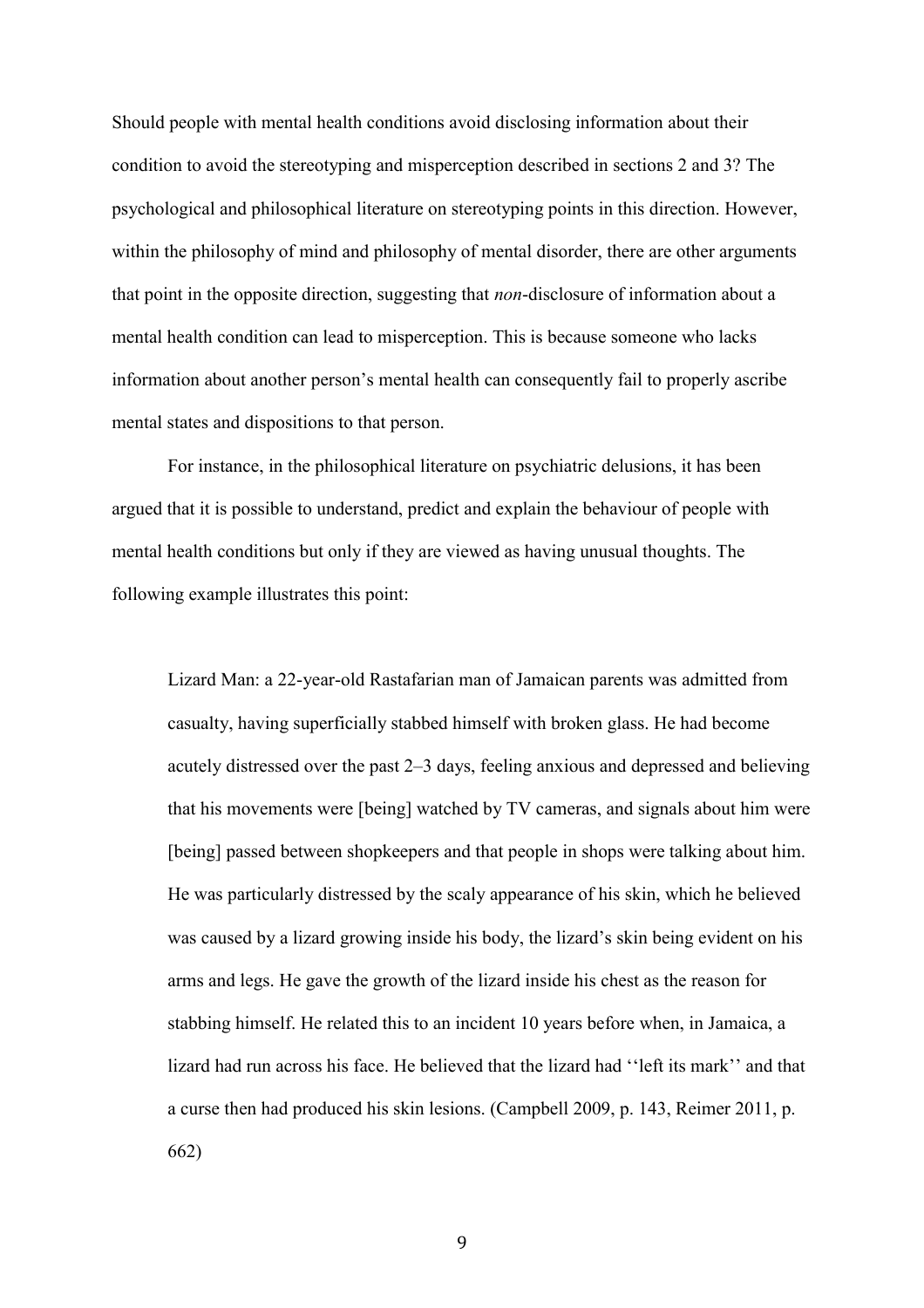Marga Reimer (2011), rightly it seems, claims that it is possible to understand the mental states of the man described in this example. It is even possible to explain why he behaves the way that he does. We could predict related behaviours that he is likely to engage in. However, we are *only* able to do each of these things because we ascribe to him a bizarre thought: that there is a lizard underneath his skin. We need to focus on an aspect of Lizard Man's thought that is so bizarre that the possession of the thought provides a strong indication of mental illness. Without noticing this aspect of his thought, we would not be able to make sense of his actions or the claims that he makes. We would misperceive and misunderstand his behaviour. But on noticing this aspect of his thought it is natural to ascribe him with a mental health condition, i.e. having a psychiatric delusion. It is therefore not possible to avoid misperceiving him and to instead understand what he is thinking without being aware of his mental health condition.

The Lizard Man example is extreme. Many mental health conditions do not include thoughts with such bizarre content. Take, for example, depression, low mood or borderline personality disorder. None of these conditions commonly involves bizarre thoughts. Nonetheless a brief survey of the dominant philosophical accounts of how mental states and dispositions are ascribed shows that the general point about the Lizard Man case applies to these other mental health conditions. In order for people to properly understand certain aspects of what a person is thinking and how they are disposed to think and behave, and in order to accurately predict and explain certain aspects of their behaviour, it will often be necessary to be aware that they have a mental health condition.

Let us begin by considering *simulation theory*. According to this view, when we ascribe mental states to others we project ourselves into their situation (see, e.g. Gordon 1986; Heal 1986; Goldman 1989). We simulate what we would think and feel if we occupied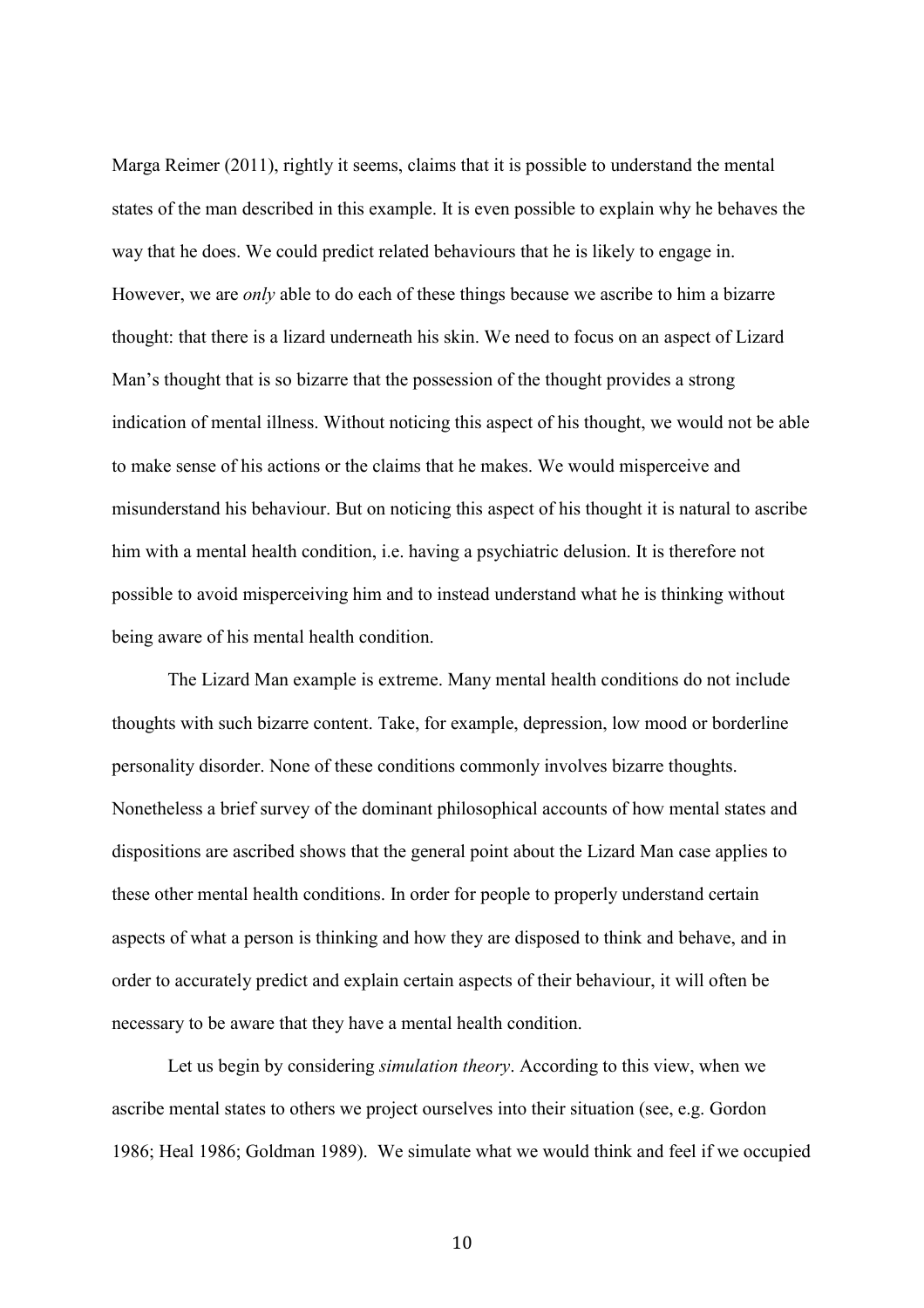their situation, making adjustments for any ways that we think that their thoughts are likely to differ from ours. If a person has a mental health condition then they are likely to think and feel in ways that are significantly different to our own. This means that a significant adjustment will need to be made. But the adjustment is only likely to properly reflect the difference between one's own situation and the situation of a person with a mental health condition if one is aware of the condition.

On another account of how mental states and dispositions are ascribed, *theory theory*, mental state ascription involves the application of a tacit theory (e.g Gopnik & Meltzoff 1997; Gopnik et al., 1999). The laws of the theory relate to the situation in which an individual is located, their behaviour as it is found in that situation, and the mental states that underwrite the behaviour. People make inferences from the presence of certain behaviours to the presence of particular mental states by applying the theory. In order for the application of a theory to yield accurate judgements about a person's mental states and dispositions when they have a mental health condition it can be necessary to notice that the tacit theory that successfully predicts many people's mental states and dispositions needs to be adjusted. This is because a person with a mental health condition has aspects of their mental life that differ significantly from most other people's. With respect to those aspects of their mental life, their behaviours will relate differently than other people's to their mental states and situation. For example, the belief that a lizard ran over one's arm and the presence of scaly skin would not usually lead to the behaviour displayed by Lizard Man. A tacit theory that ascribes mental states to people who do not have mental health conditions would be unable to account for Lizard Man's behaviour. In order for Lizard Man's thoughts to be properly understood some adjustment needs to be made to the tacit theory about how mental states, behaviours and situations usually interrelate, to reflect his mental health condition.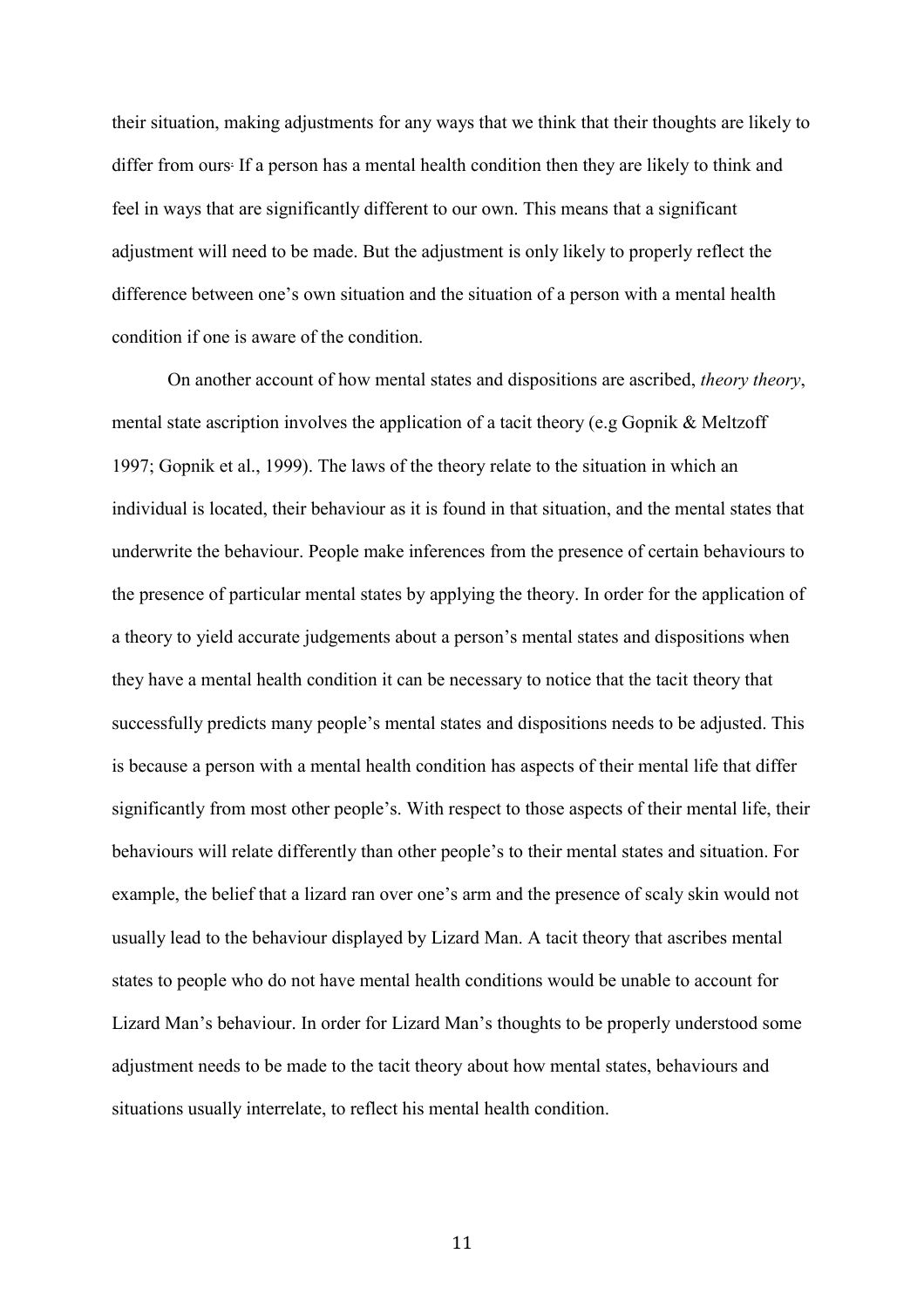Another account of how mental states and dispositions are ascribed is *intentional systems theory*. According to this theory, the ascription of mental states and dispositions is achieved by adopting the *intentional stance*, viewing others as having beliefs, desires, intentions, and so on (Dennett 1971; 1987). The intentional stance involves applying a *principle of charity* to others, assuming that they display rational characteristics; that they believe what they should; have largely true beliefs; and are largely correct in the inferences, expectations and the decisions that they make. People who make these assumptions about people with mental health conditions often draw false conclusions about what they think. In order for accurate judgments to be made about people with mental health conditions it will sometimes be necessary to take their condition into consideration, consequently suspending one's commitment to some or all of the principle of charity, the rationality assumption, and the assumption that they are likely to be displaying true beliefs and correct inferences. Therefore, adjustments will need to be made to the principles underlying most mental state ascription to ensure that the mental states and dispositions of people with mental health conditions are properly understood.

According to a final account of how people ascribe mental states and dispositions to others our capacity for understanding mental states is underwritten by our capacity for creating and applying narratives (Hutto 2008; Gallagher & Hutto 2008). From early childhood, we are exposed to narratives by our caregivers who guide us through the reading of stories such as fairy-tales. In these narratives, characters are introduced within a specific set of circumstances and they act for reasons. Our early exposure to these narratives provides a sense of what is acceptable in certain types of circumstances, what types of activities are interesting and worth noting, what accounts for certain types of action, and what constitutes a good reason for acting. The narratives provide a grasp of cultural norms and likely reasons for action. Then, throughout adulthood, we continue to create and apply narratives to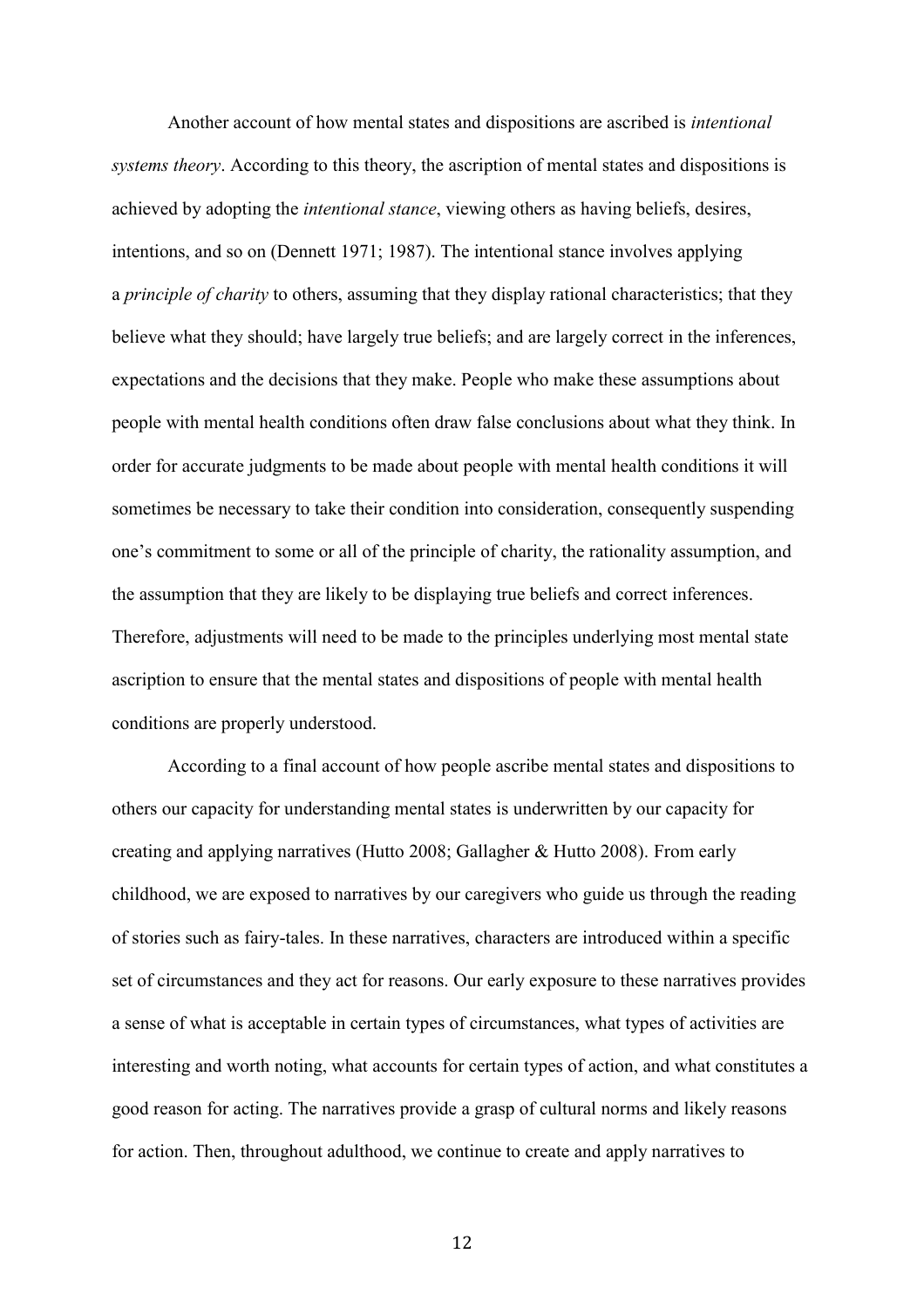understand the reasons why individuals act in the ways that they do. On this account of the ascription of mental states and dispositions, it will be necessary to take a person's mental health condition into consideration because the pathological mental states and dispositions of people with mental health conditions will often not fit standard narrative structures. They will violate cultural norms and expectations. To properly understand the mental states and dispositions of those with mental health conditions it will therefore be necessary to factor in how they are likely to deviate from cultural norms and expectations and develop narratives that reflect this.

It is important to note that not all aspects of the mental life of a person with a mental health condition will always be significantly different to the average, deviate from norms of rationality, or violate cultural and social norms and expectations. But there will often be aspects of the mental lives of people with mental health conditions that have these features the aspects that relate to the mental health conditions. For example, a person with depression might make an unusually negative assessment of their prospects while otherwise having many mental states and dispositions that are like that of the average non-depressed person. It is the assessment of their prospects that means that they have mental states that deviate significantly from the average and it is the same feature of their mental life that means that they are depressed. It is therefore with respect to the aspects of their mental life that are constitutive of their mental health condition, and those closely related, that people risk being misunderstood if they do not disclose information about their mental health.

In sum, then, proper understanding of the mental states and dispositions of people with mental health conditions often requires knowledge about their conditions. The Lizard Man illustrates this point. Each of the dominant accounts of the way that mental states and dispositions are ascribed suggests this to be the case. This means that if a person chooses not to disclose information about their mental health condition, they risk being misperceived by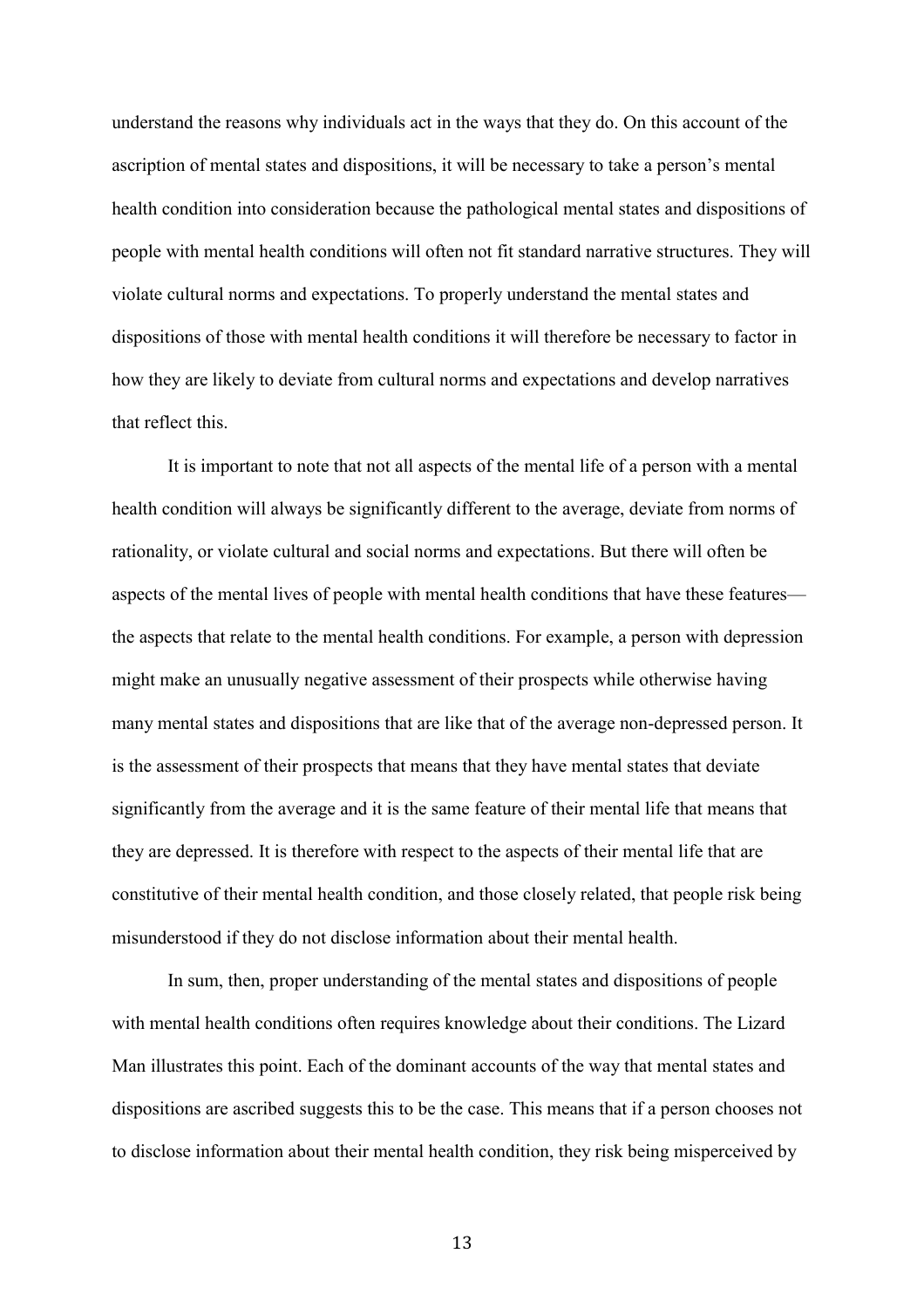people who can consequently lack the information required to develop a proper understanding of their mental states and dispositions.

#### **5. Non-disclosure and misperception: What happens in the absence of the information?**

Section 3 shows how it can be valuable for a person to disclose information about their mental health: disclosure provides other people with the information required for understanding of their mental states, dispositions and behaviours. This section explores in more depth what happens if they do not disclose the information. What are the specific risks associated with being misperceived due to non-disclosure? This section focuses on two risks, each of which could have a significant impact upon the wellbeing and life outcomes of people with mental health conditions. $v$ 

First of all, the person who does not disclose information about their mental health condition takes the risk that the needs associated with their mental health condition are not properly understood. Take, for example, a student with anxiety. She dreads public speaking, and therefore misses class when she is aware that she has to orally present her work. If her teacher is not aware of her mental health condition then her absence could be misperceived as indicating that she is lazy, disorganised or lacking commitment to her education. If the teacher misperceives the student in any of these ways then the needs of the student will not be recognised. However, if the teacher has information about the student's mental health condition, special measures could be put in place to support her. For instance, she could be allowed to work as a part of a group, contributing to the research for the presentation without being required to engage in public speaking. There will be many similar cases in which a person has additional needs as a result of their mental health condition. If people are not aware of the condition then their situation will be misperceived and they will not be provided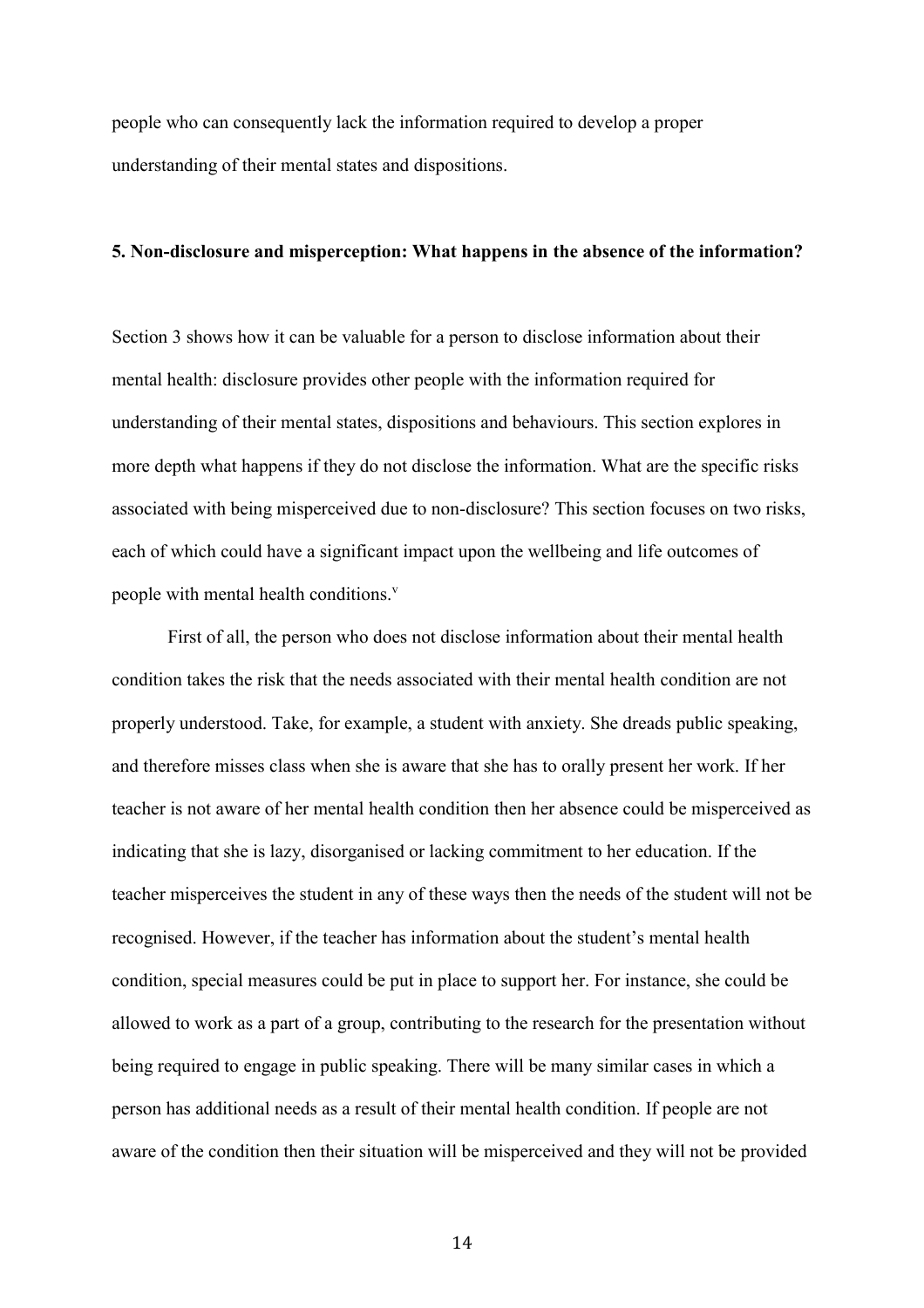with the necessary support. And it could have a significant negative impact upon their life outcomes, e.g. leading them to underperform in their education or working life.

Second of all, a person with a mental health condition could be misperceived as having a poor character because of a lack of understanding of their condition. A case that illustrates this point is that of personality disorder. The following is the definition of personality disorder provided by the ICD-10:

These types of condition comprise deeply ingrained and enduring behaviour patterns, manifesting themselves as inflexible responses to a broad range of personal and social situations. They represent either extreme or significant deviations from the way the average individual in a given culture perceives, thinks, feels, and particularly relates to others. Such behaviour patterns tend to be stable and to encompass multiple domains of behaviour and psychological functioning. They are frequently, but not always, associated with various degrees of subjective distress and problems in social functioning and performance.

If a person displays ingrained and inflexible responses to personal and social situations, which are extreme or significant deviations from the way that the average person behaves in a culture, their behaviour could easily be misperceived. The behaviour can be viewed as indicative of a poor character or 'badness'. Because a person with personality disorder deviates from social norms it could be tempting to describe them as a troublemaker. If, on the other hand, a person discloses that they have a mental health condition, they provide other people with the opportunity to become informed about their condition, and to understand that they are not bad and instead their behaviour is the result of a mental health issue.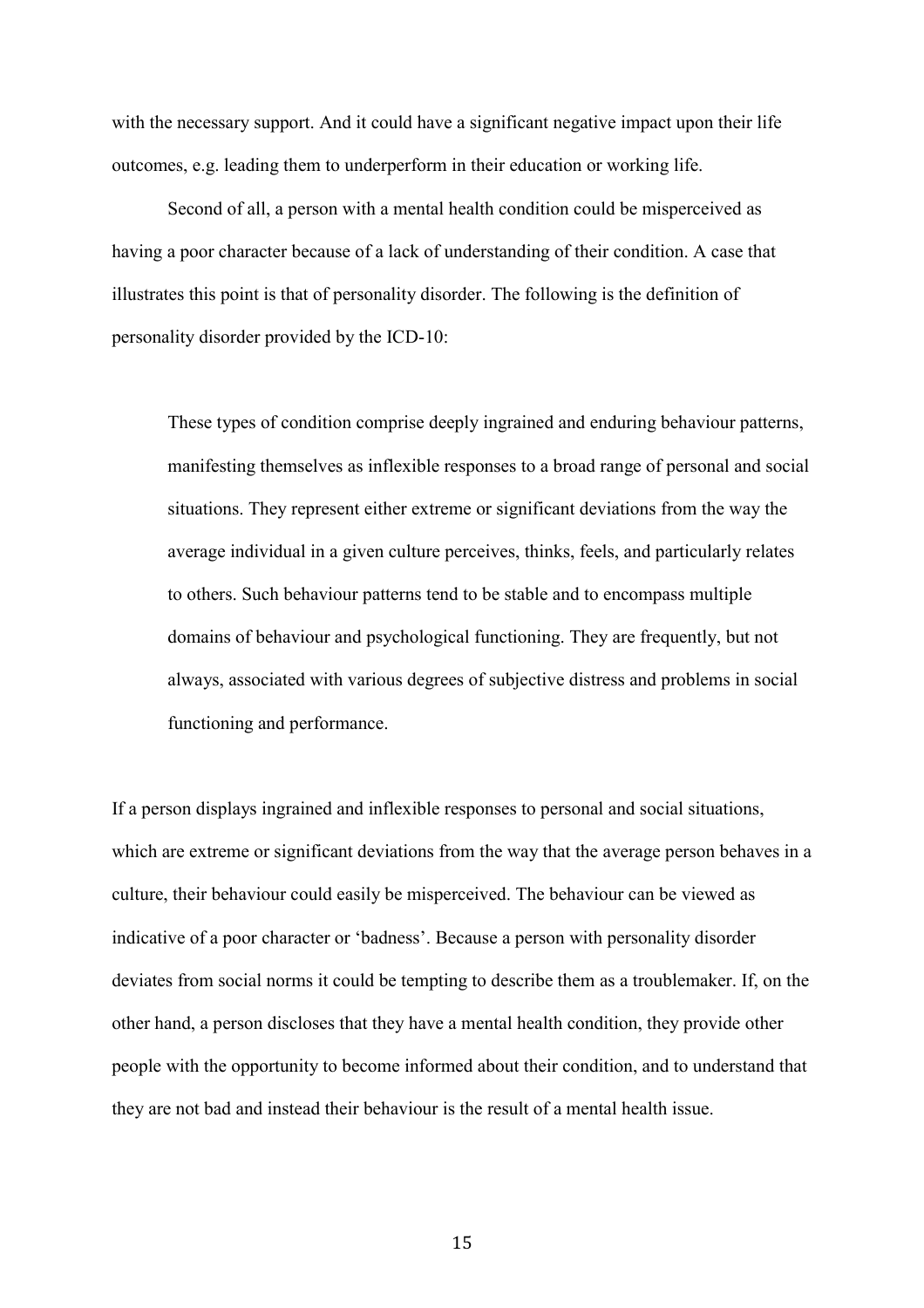Those that do not disclose information about their mental health condition therefore risk being having their needs neglected and being viewed as having a poor character. If they are concerned about being misperceived, then there is good reason for them to be tempted not to disclose information about their condition because doing so reduces the chance of them being misperceived as a result of being stereotyped. However, if they choose not to disclose information about their condition, they risk other forms of misperception. They therefore face a serious dilemma about whether to disclose information about their condition if they want to avoid being misperceived.

#### **6. Objections and replies**

It will be worthwhile considering two potential objections that could be raised at this point. Responding to them will provide the opportunity to provide clarification about the nature of the dilemma faced by people with mental health conditions.

### *6.1. Lack of insight*

#### *6.1.1.Objection*

The first objection is that people with mental health conditions often lack insight into their condition. Insight is defined as awareness that one has a mental illness, ability to label symptoms of the condition as pathological, and awareness of the effectiveness of and compliance to treatment for one's condition (David 1990). Where people lack insight into their condition, they can lack the ability to disclose information about their condition and would not be likely to face the dilemma presented in this paper.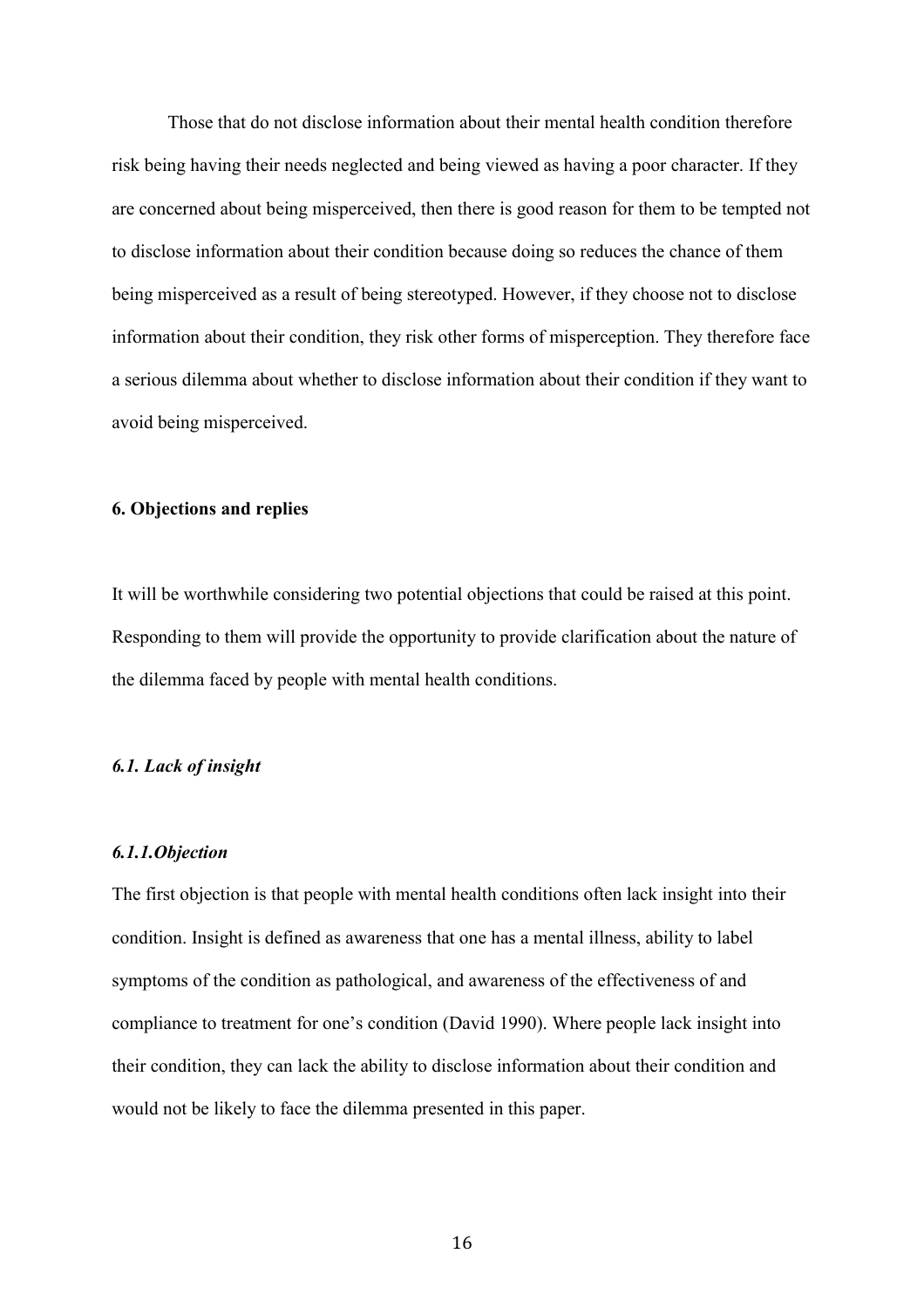### *6.1.2. Reply*

It is important to acknowledge that mental health conditions do sometimes involve a lack of insight and that this can provide an impediment to the ability to disclose information about the condition. Where people completely lack awareness that they have a condition it is inappropriate to say that they face a dilemma about whether to disclose that they have the condition. But people with mental health conditions often do have the insight about the nature of their conditions required to disclose information about the condition. Therefore, rather than showing that people with mental health conditions never face the dilemma outlined in sections 1-4, the observation that people sometimes lack insight provides reason to further probe the conditions under which people will face the dilemma.

Recent research suggests that the type of condition that a person has determines the likelihood that they have insight into their condition. For example, a higher number of people with depressive disorder have insight into their condition than people with schizophrenia (e.g. Amador et al 1994; Pini et al 2001; Weiler et al 2000). What this suggests is that whether or not one has the insight required to be able to disclose information about one's condition can depend upon the type of condition it is.

It might be responded at this point that people with delusions, one of the primary cases discussed in section 4, will often fall into the group of people with schizophrenia and the group of people with a mental health condition who lack insight. This could weaken my argument by undermining one of the primary examples used to support it. However, even among the group that has been identified as least commonly having insight—those with schizophrenia—people who are in remission have a good chance of having insight. Take a recent study undertaken by Ramachandran et al. (2016). They measured the insight of patients with schizophrenia and bipolar mood disorder in remission, and found that 60% of patients with schizophrenia were aware of their condition while 100% of patients with bipolar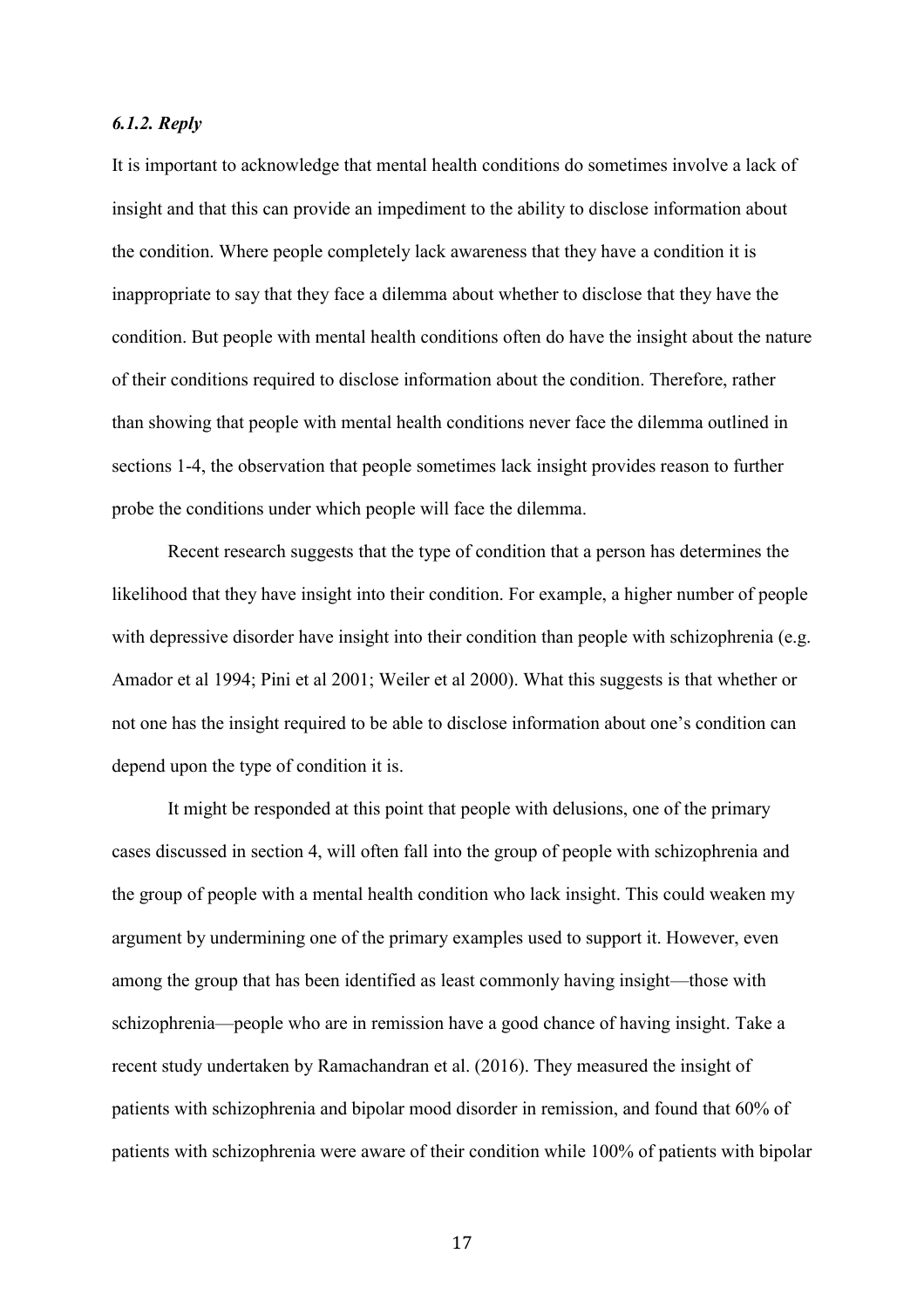mood disorder were aware of their condition. Among the group with schizophrenia, 40% lacked insight into their having the condition, but they were in the minority. These results suggest that people with some mental health conditions, such as bipolar disorder, are highly likely to have the insight about their condition required to face the dilemma outlined in this paper when they are in remission. But the results also suggest that many people with conditions often closely associated with a lack of insight, such as schizophrenia, including those with delusions, will also have the required insight when they are in remission. These findings suggest that people frequently face a dilemma about whether to disclose information about their condition not while they symptoms are most acute (see also Jacoby 2016) but in periods when they are less severely ill or in remission. Only then are they likely to have the insight required to disclose information about their condition and therefore the ability to provide information that will allow others to properly interpret their behaviour if they relapse and once again have acute symptoms.

The observation that people with mental health conditions can lack insight does not therefore undermine the argument in sections 1-4. Instead it draws attention to how the likelihood that a person faces the dilemma will depend on factors such as type of mental health condition that they have, and whether they are clinically symptomatic or in remission. The main aim of the paper is not to show that *all* but instead that *many* people with mental health conditions face a dilemma about disclosing information about their condition. Further work on the conditions under which insight occurs has the potential to reveal the conditions under which people with mental health conditions face the dilemma.

It is also useful to note that when a person lacks insight into their mental health condition, others around them can face a dilemma about whether to disclose information about the condition. For example, if one's brother is in acute stage schizophrenia and lacks insight into his condition then one can face a dilemma about whether to disclose this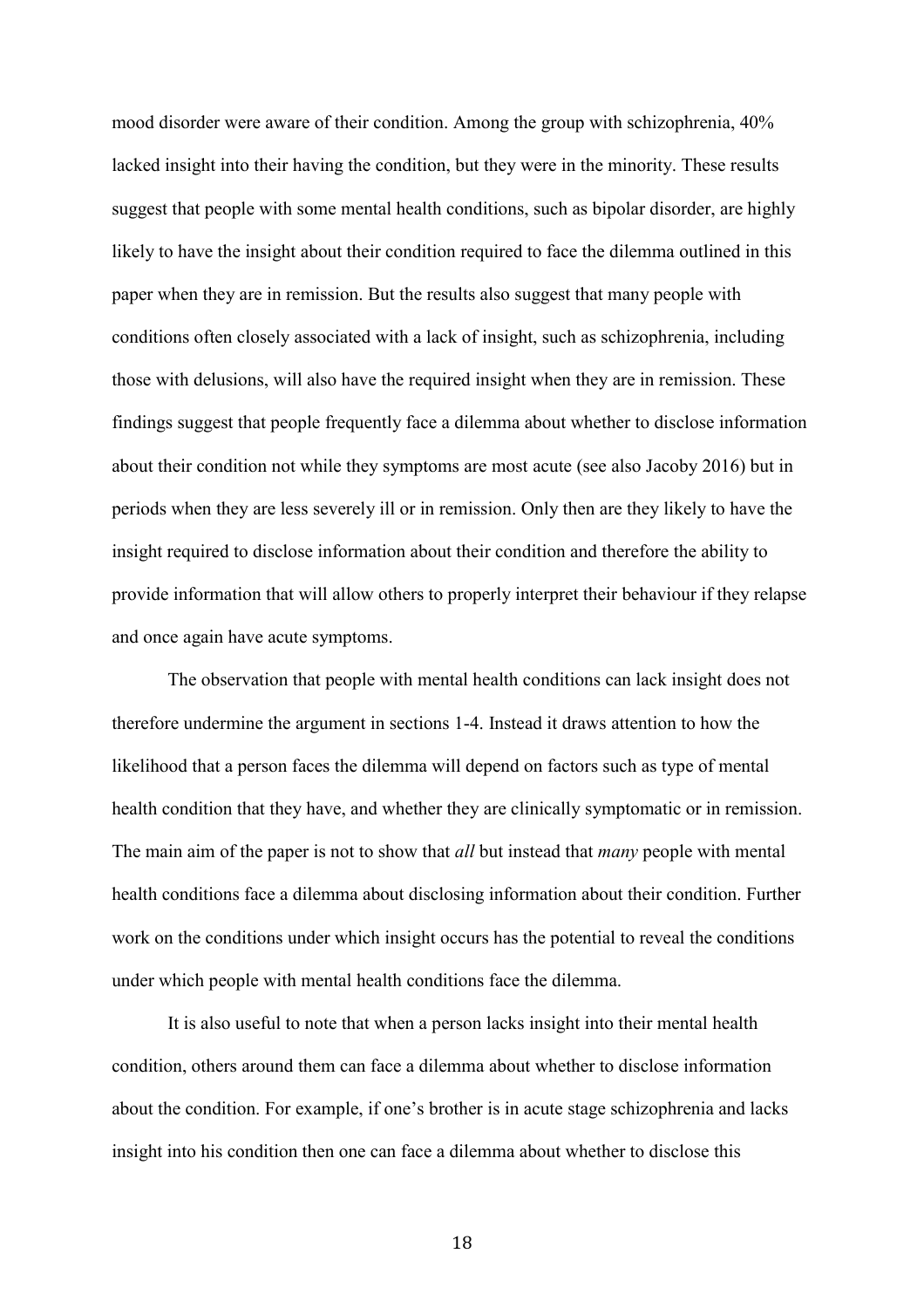information, e.g. to his friends. One can fear that he will be misperceived as a result of the stereotyping that might occur if other people being aware of his condition, but if one does not disclose the information, other people are mental states and dispositions. The argument outlined in section 1-4 captures this dilemma that can be faced, for example, by friends and family members, when a person lacks the insight required to disclose information about their condition.

#### *6.2. Un-understandable*

#### *6.2.1. Objection*

The second objection is that the argument in sections 1-4 is based on the false assumption that disclosure of information about a mental health condition will lead others to understand the mental states of the person with the condition. Using terminology introduced by Karl Jaspers (1913/97), it might be objected that the mental states of people with mental health conditions are *ununderstandable*.

The most profound distinction in psychic life seems to be between that which is meaningful and *allows empathy* and what in its particular way is ununderstandable, 'mad' in the literal sense, schizophrenic psychic life…" (Jaspers 1913/97, 579)

Jaspers concentrated on people with schizophrenia, but his claim could be applied to other mental health conditions. For example, it might be thought that people with borderline personality disorder are ununderstandable because it is difficult to empathise with them due to the anti-social behaviour that they display. It might be objected that if people with mental health conditions are ununderstandable then disclosure of information about their condition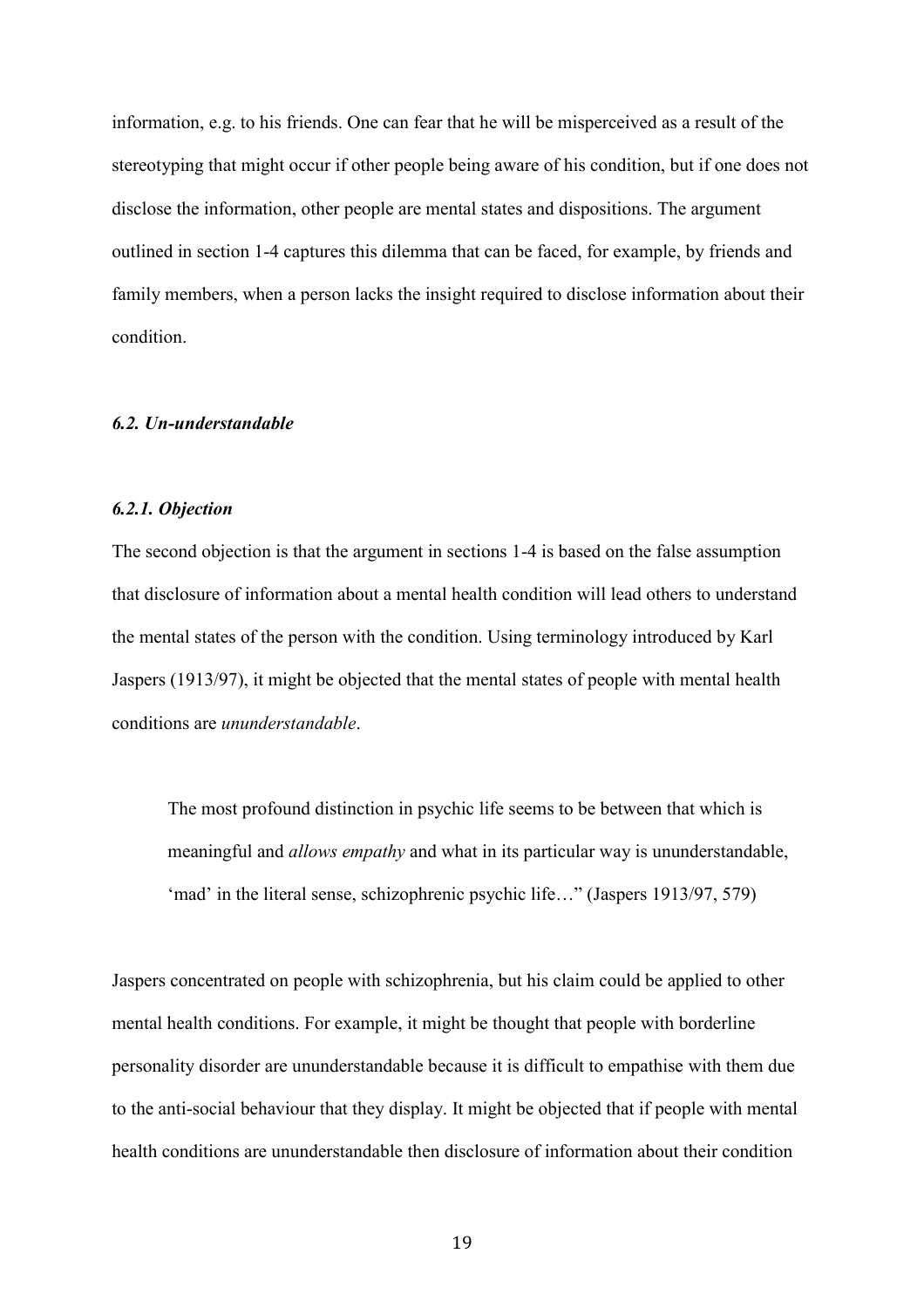will not lead to understanding. Therefore, the dilemma outlined in sections 1 to 4 would be illusory. On this view, people with mental health conditions concerned with being properly understood would not gain from disclosing information about their mental health condition because this action would not increase the chance that they would be understood. The choice would then be clear: they should not disclose information because disclosure will lead to stereotyping and misperception.

#### *6.2.2. Reply*

There are a number of reasons why this objection does not deal a decisive blow to the claim that people with mental health conditions can face the dilemma outlined in sections 1-4. First, many mental health conditions are easier to understand than schizophrenia and borderline personality disorder. For example, anxiety and depression might be understood by people without the conditions as a result of them extrapolating from their own experiences of being in tense, high pressure situations, or having low mood. Anxiety and depression do not seem to be ununderstandable in the ways that Jaspers identifies. Once again, the central aim of this paper is to show that there is a dilemma faced by *some* and *not all* people with mental health conditions. Therefore, the claim stands as long as there are some people with some mental health conditions whose mental states will only be properly understood if they disclose information about their condition.

However, a number of the most compelling cases of people who have mental health conditions who are required to disclose their condition for others to understand their mental states, e.g. the Lizard man case and borderline personality disorder, are cases in which the conditions are strong candidates for being *un*understandable. Should it be accepted that in these cases disclosure is futile because other people will never be able to understand the person with a mental health condition and their mental states?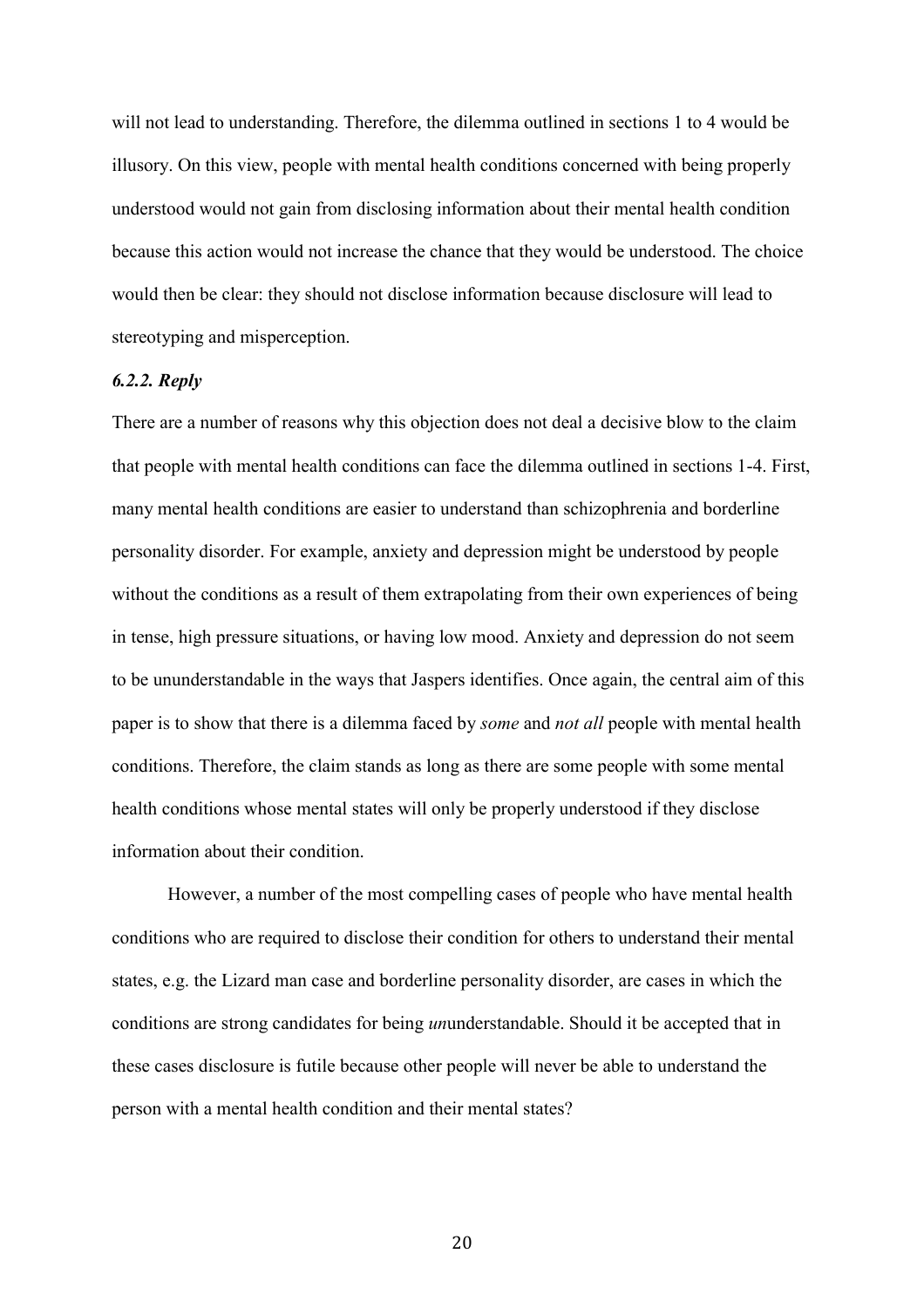There is very good reason to remain more optimistic than this. To see why, consider how it is possible to distinguish between different types of understanding. As Naomi Eilan (2000) argues, on Jaspers' account, understanding involves empathy or what might be called "inside understanding" that involves immersing oneself in another's point of view. Understanding, on this view, involves simulation (ibid.). It is contrast with explanation, which involves knowledge of the causal processes through which mental states emerge. Much of the intuitive force of Jaspers' view derives from the plausibility of the claim that people struggle to immerse themselves in the mental states of those with schizophrenic delusions in the way required to simulate their mental states. However, cases like *Lizard Man*  illustrate that it is possible to gain understanding of the mental states of people with psychiatric delusions, by understanding the causal relations between mental states, even if it is not possible to immerse oneself in their perspectives in order to gain inside understanding (ibid.). Even if one cannot imagine what it is like to think that there is a lizard under one's skin one can understand what thoughts and behaviours might arise if one thought this. Cases like this indicate that it is possible to understand the mental states of others, including people with severe mental disorders like schizophrenia, *from the outside* even if they are not understood *from the inside*. vi

It will not always be easy to gain this understanding. Merely knowing that someone has, for example, borderline personality disorder will not enable one to understand what they are likely to be thinking, the relationships between their mental states, how they are likely to behave, etc. without some background knowledge about the condition. However, the disclosure of information about one's condition gives other people (family, friends, colleagues, teachers, human resources professionals or other interested parties) the opportunity to find out more about the condition and how it affects thoughts and behaviours.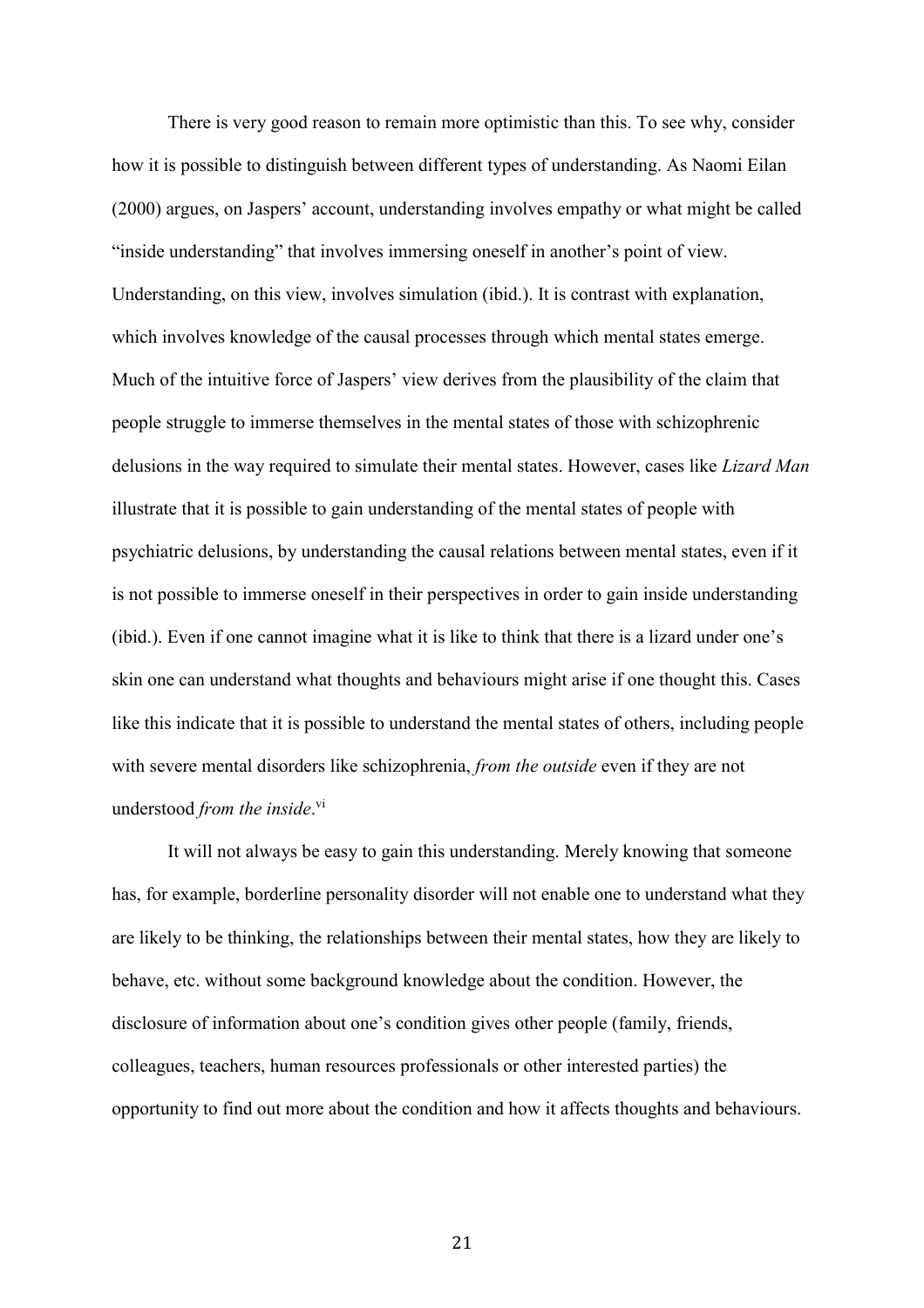After research has been undertaken it will be possible for these others to gain understanding from the outside of the mental states and behaviours that are likely to be displayed.

This understanding that can be derived from the outside, without simulating a person's mental states, is valuable and desirable and can prevent a person being misperceived. For instance, if your neighbours are aware that your anti-social behaviour is caused by a delusion that makes you paranoid, they might understand why you behave the way that you do (e.g. your paranoid thoughts lead you to behave suspiciously and act in ways that could be interpreted as rude) and be sympathetic and merciful towards you, even if they cannot imagine what it is like to have the mental health condition that you have. You might prefer that they could fully empathise with you, understanding from the inside what it is like to experience having the condition, but this does not preclude you from valuing the understanding that they can provide.

It remains likely that the mental states of people with mental health conditions sometimes cannot be understood either from the outside or from the inside, or their behaviour predicted or explained. But even in these cases people could benefit from disclosure of the information that they have the condition. If they disclose information other people will be able to make allowances for, excuse, or resist attributions of responsibility for certain behaviours even if they do not understand why the person with the mental health condition thinks and acts precisely as they do.

Let us suppose, as now seems right, that people often lack the ability to fully immerse themselves in the perspective of people with schizophrenia and similar mental health conditions but can nonetheless possess the ability to understand from the outside, or make allowances for, excuse and resist attributions of responsibility. Even those who have mental health conditions with which it is difficult or impossible to empathise, and which would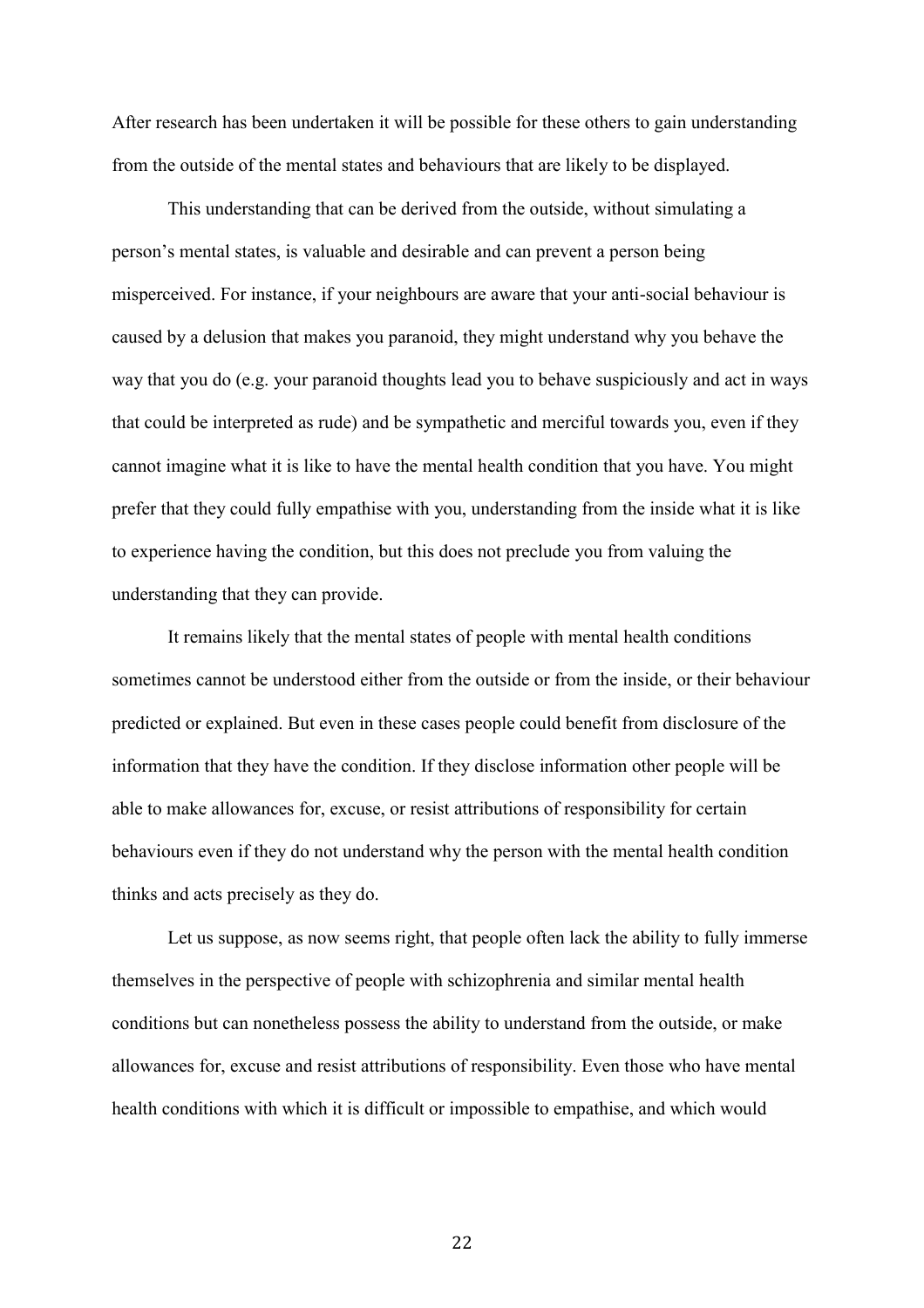therefore count as ununderstandable on Jaspers' view, could significantly benefit from disclosure. They therefore face the dilemma outlined in sections 1-4.

#### **7. Solving the Dilemma: Involvement of Others**

Once it is acknowledged that many people with mental health conditions face the dilemma outlined in sections 1 to 4, it is natural to ask what can and should be done. A full solution to the dilemma is beyond the scope of the current paper, but this section argues that any adequate solution will require societal change as well as actions by individuals other than those who have mental health conditions. It will then outline some indicative changes. As it will continue to be the case that people with mental health conditions will have aspects of their mental lives that will only be properly understood if their condition is known, the solution to the dilemma will involving ensuring that they can disclose information about their condition without being misperceived due to being stereotyped.

In light of this, it might seem as if people with mental health issues are equipped to respond to the dilemma themselves. They can use the strategy of *selective disclosure*, only disclosing information about their condition to people who they particularly trust (e.g. close family members and friends) or need to tell (e.g. employers), to reduce the chance that people will stereotype them (Bos et al 2009). But there are significant shortcomings of selective disclosure. First, even those people who one particularly trusts may harbour stereotypes or implicit biases relating to mental illnesses. Even close family and friends may be influenced by stereotypes due to their pervasiveness in society, leading them to misperceive the person with the mental health condition. Second, those people who are not told about a person's mental health condition will continue to misperceive them due to their ignorance. Selective disclosure is therefore an imperfect and partial solution to the dilemma.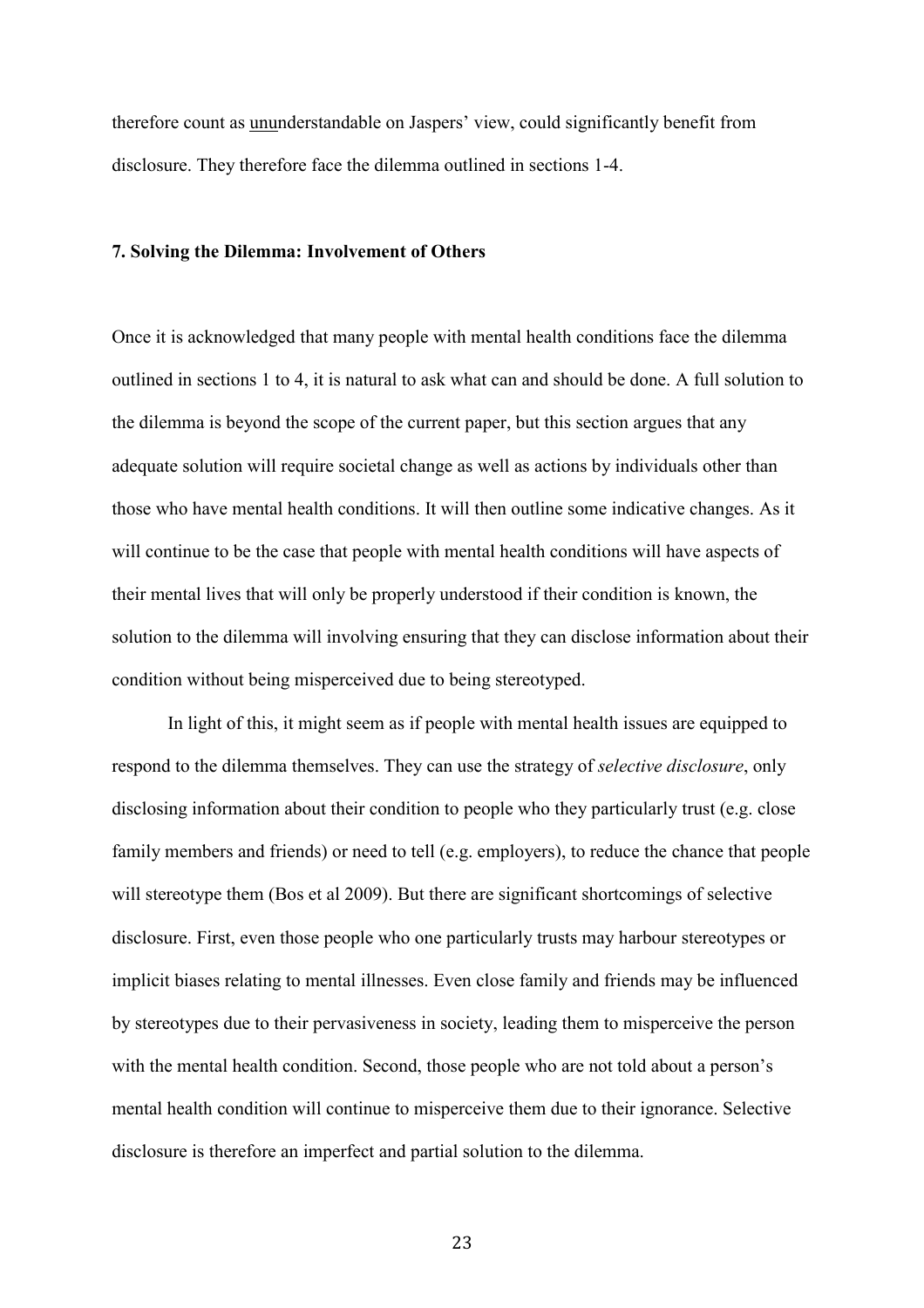Alternatives to selective disclosure are found in the form of psychological strategies that can be adopted to change the associations that are made with people with mental health conditions. If a person is aware that they are likely to respond in a biased manner towards members of a particular group, they can adopt long-range strategies to try to change their responses (Holroyd 2012). Long-range strategies are adopted prior to a person being in a situation in which they might be biased. For instance, a person might formulate *implementation intentions* or 'if-then plans', which have been found to be successful in changing the associations that are made with individuals who are encountered (See, e.g. Stewart and Payne 2008). For example, a person might form the plan *if I see a person with a*  mental health condition then I will think safe.<sup>vii</sup> Alternatively, one might follow the guidance of advocates of contact theory (Pettigrew and Troop 2005; Corrigan et al 2012; Kolodziej and Johnson 1996; Pinfold et al 2003), who argue that it is possible to change one's stereotyping of stigmatized and marginalized groups through contact with members of the group. One might try to change one's responses towards a certain social group by ensuring that one has regular contact with members of the group, perhaps engaging in a joint task. Other similar strategies are available.

However, it is important to note that the long-range strategies that have just been described are *first personal*; the person whose biases are to be changed must adopt them. This means that, unlike selective disclosure, whether or not they are adopted is beyond the control of the person with the mental health condition(s). For instance, if Ted has a mental health condition, then he might form an implementation intention *if I encounter a person with a mental health condition then I will think safe*. However, Ted's formation of the implementation intention will not prevent other people from stereotyping and consequently misperceiving him. Similarly, Ted cannot decide for other people that they will engage in cooperative activity with people with mental health conditions. Not only do people with mental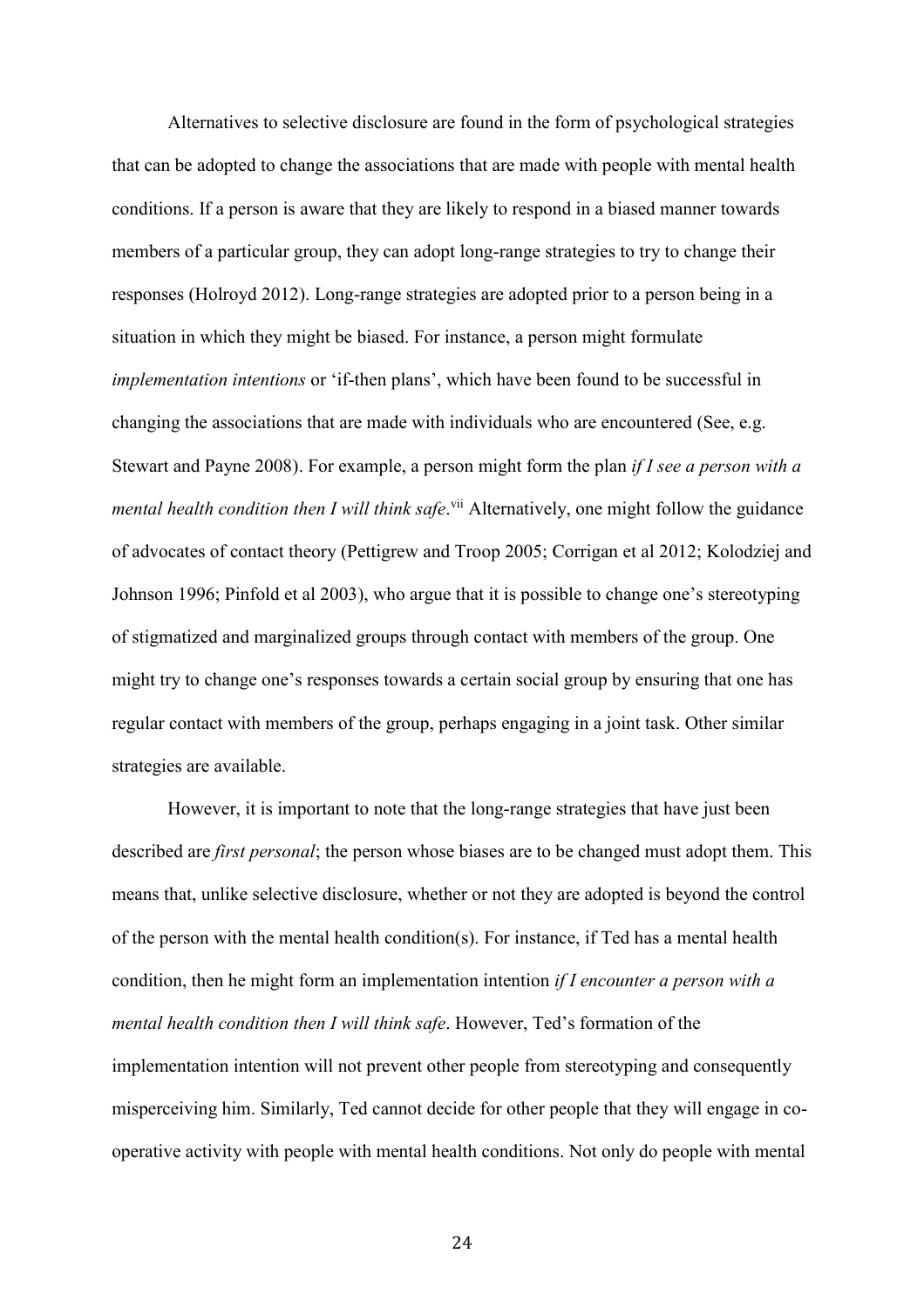health conditions face a dilemma with respect to whether or not to disclose information about their mental health, they are severely limited in their ability to resolve the dilemma. They are highly dependent on others to reduce the extent to which they are misperceived by ensuring that strategies are adopted to combat the stereotyping that leads to misperception.

While this might seem like a pessimistic result, things seem more positive once it is recognised that people with mental health conditions are not wholly dependent upon the willingness of other *individuals* to take action to change the associations that they make. There are changes that can be made to societal structures to reduce the chance of people with mental illnesses being misperceived as a result of stereotyping (see, e.g. Anderson 2010; 2012). It is possible for organisations and institutions to intervene to control how people respond to the information that an individual has a mental health condition, uncoupling mental health conditions from negative associations commonly made with them.

For example, it has been found that although experienced mental health care professionals can display the same amount of negative implicit bias as medical students (Brener et al 2013; Kopera et al 2015), the amount of contact time spent directly with patients in a week predicted the nature of the implicit bias displayed (Dabby et al 2015). This suggests that employers of mental health workers could change people's biases towards those with mental health conditions, decoupling mental health conditions from negative stereotypes, by enacting a policy that requires mental health workers to meet some minimum requirement for the amount of time that they spend each week with service users. In addition to this, in Japan, the old word for "schizophrenia" meaning "split-mind" has been replaced by a new word meaning "integration-disorder". Takahasi et al (2009) found that the old term was strongly associated by participants with "criminal" versus "victim", while the new term was less strongly associated with "criminal". These results suggest that strategies such as the renaming of mental disorders can be successful at reducing the negative impact of stereotyping.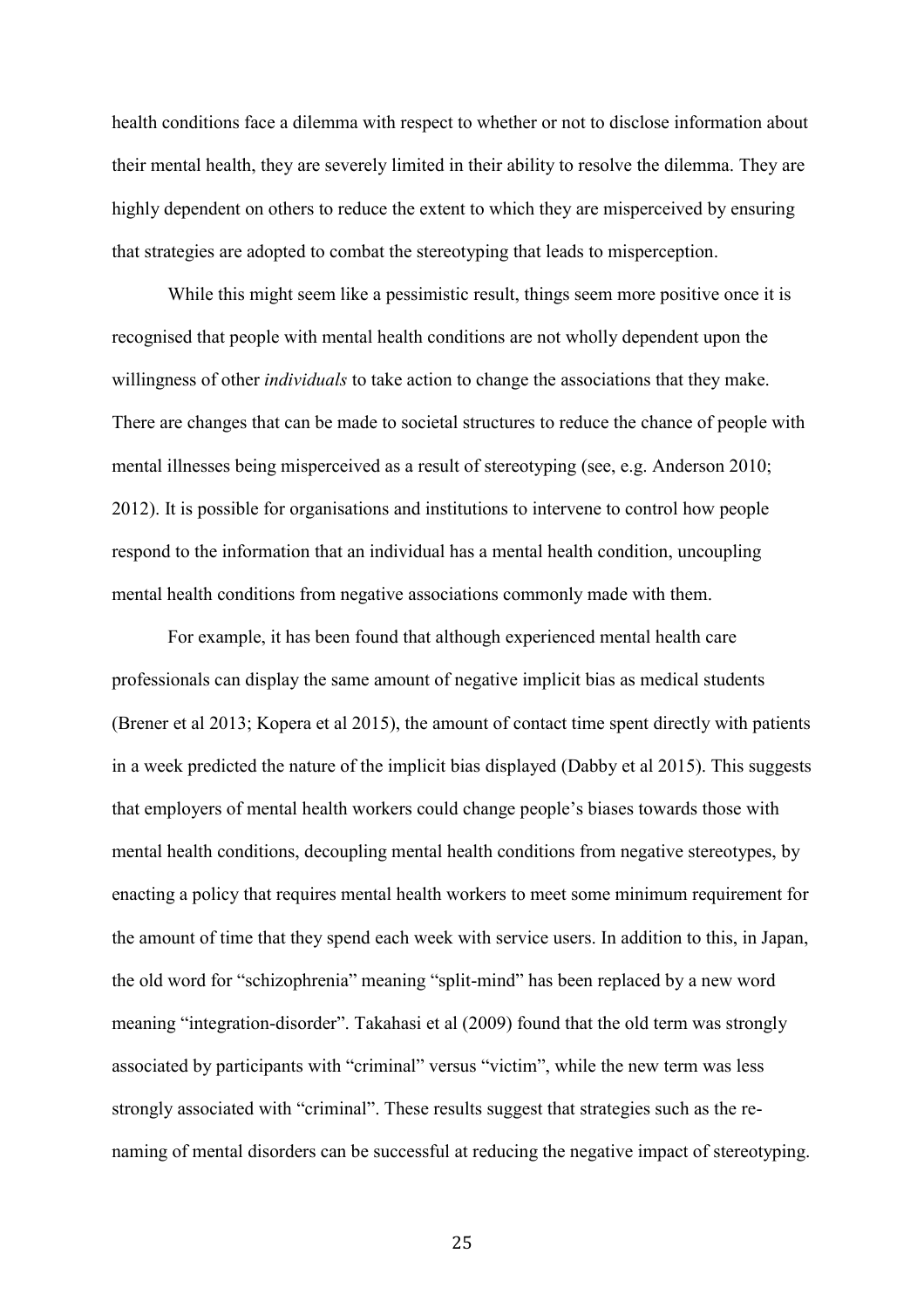Meanwhile, anti-stigma campaigners can challenge the associations that are made with mental health conditions. It has been found that emphasising the common group membership (e.g. university attended) between members of different groups (e.g. White vs. Blacks) can reduce stereotyping and increase co-operative activity (for a review see Dovidio and Gaertner 2004). By presenting images of people with mental health conditions that emphasise the features that they share with people without mental health conditions, mental health campaigners can therefore reduce the misperception of people with mental health conditions as dangerous, incompetent, etc. Each of these approaches is piecemeal but governments can enact policies to ensure that initiatives that reduce the negative stereotyping of people with mental illnesses are implemented widely.

There has been a great deal of debate in the recent philosophical literature about whether individualistic strategies that focus on human psychology or broader strategies that focus on social structures are likely to be most effective at reducing inequalities (Banks and Ford 2011; Dixon et al 2012; Haslanger 2015; Huebner 2016, cf. Saul 2013a,b; Madva 2016; Madva 2017). The sensible position seems to be that attempts should be made to change both individuals' psychologies and social structures (see, e.g. Madva 2017). Where there are strategies that can reduce individuals' stereotyping responses there is little reason not to encourage people to adopt the strategies, but wider structural changes can be necessary to ensure that there is wide-ranging equality. For example, the stereotype that people with mental illnesses are incompetent might only be successfully challenged across society if people with mental illnesses have the opportunity to thrive in the workplace, and the contribution that they make is widely recognized. Meanwhile, changing people's psychologies so that they appreciate the need for structural change can be necessary for structural measures to be successfully adopted (Madva 2017). I therefore do not mean to commit to the idea that either individual psychologies or social structures should be the sole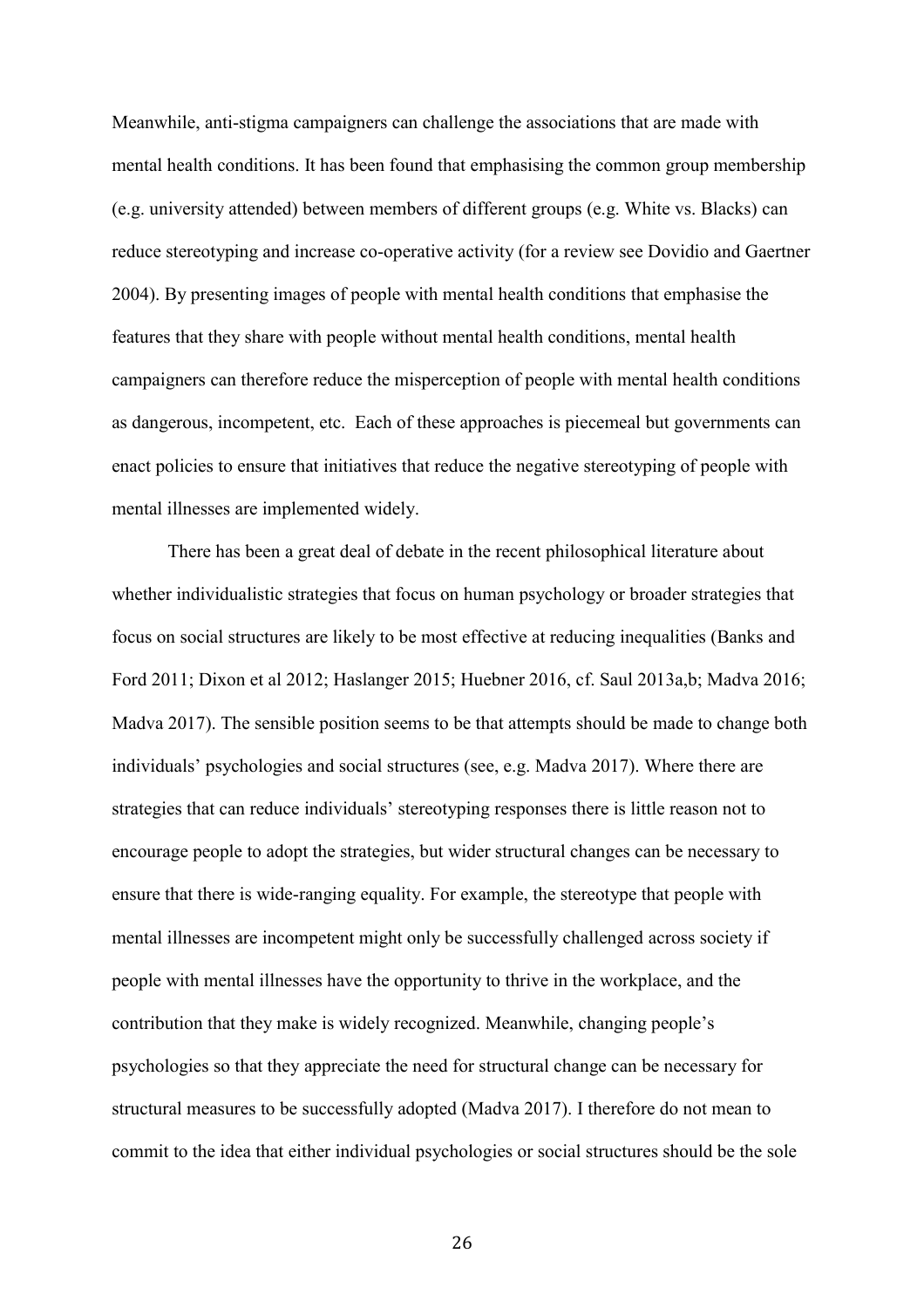focus of attention for those aiming to reduce the stereotyping of people with mental health conditions. However, changes to social structures, such as institutions, organizations and languages, provide a means of adjusting the responses of many people all at once, without depending on the willingness and motivation of each person. Recognition that these can be changed to reduce the negative impacts of stereotyping of people with mental health conditions therefore provides some reason for optimism.

### **Conclusion**

Should people with mental health conditions 'come out proud', disclosing information about their mental health conditions? Should they be encouraged to do so? This survey of relevant literature from philosophy and psychology highlights a serious dilemma that many people with mental health conditions face with respect to whether or not to disclose the information. If they choose to disclose then they risk being stereotyped, even by those who would explicitly condemn stereotyping. When they are stereotyped they are likely to be misperceived. But if they do not disclose information about their mental health condition then other people are likely to fail to understand their mental states and dispositions, e.g. failing to identify their needs and sometimes judging them to have a poor character because they behave in ways that violate social norms and expectations. People with mental health conditions are not able to tackle this problem on their own. The psychological and philosophical literatures have identified ways to reduce the bias that people face but the person who is likely to be stereotyped cannot enact the methods. Some will only be successful if the person who would otherwise engage in stereotyping adopts them. But changes to the structures of a society, its organizations, institutions and language, can be instrumental in ensuring that stereotype reduction is widespread.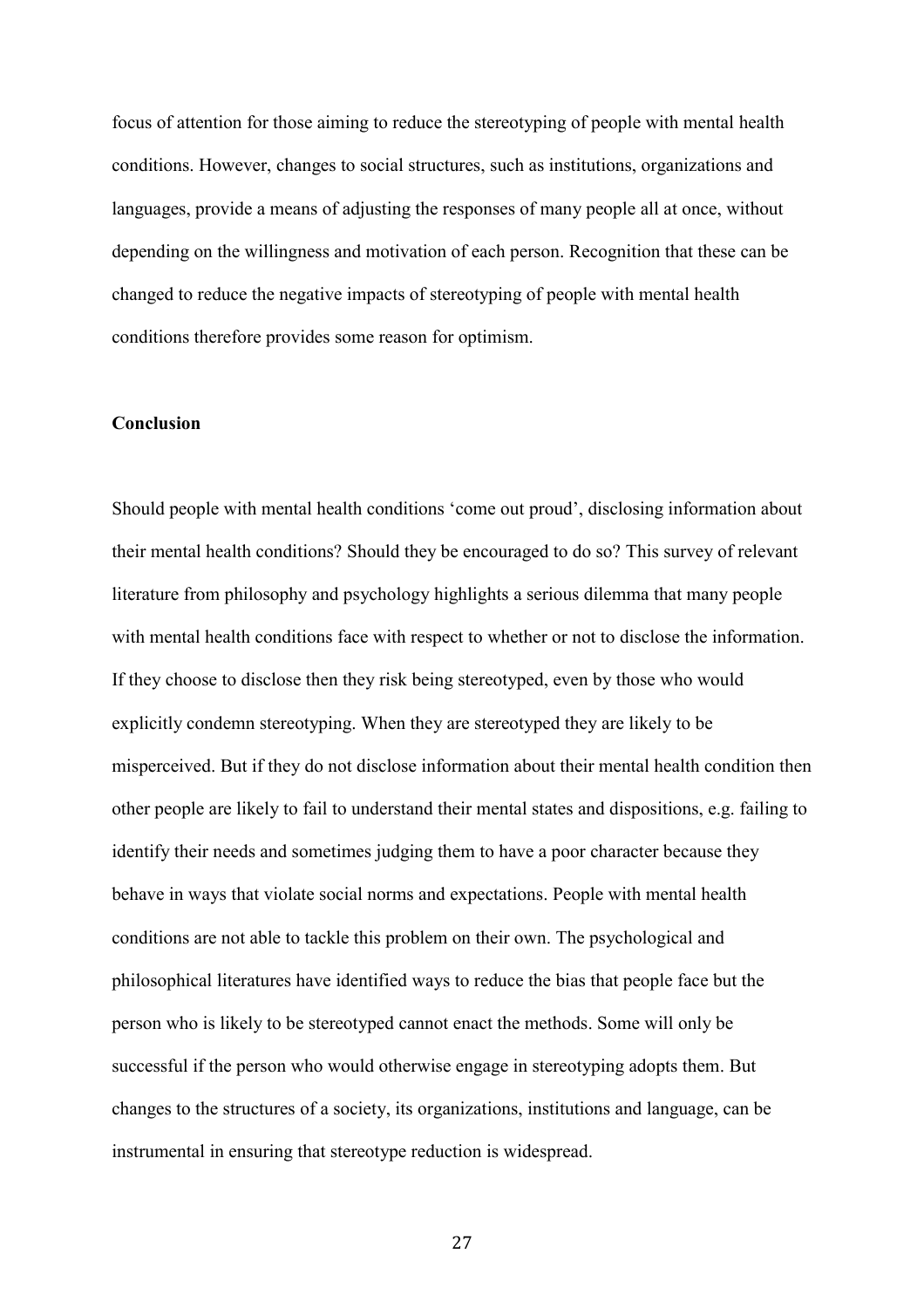#### **References**

Amador XF, Flaum M, Andreasen NC, et al. (1994). Awareness of Illness in Schizophrenia and Schizoaffective and Mood Disorders. *Arch Gen Psychiatry* 51, 10, 826–836.

Anderson, E. (2010). *The Imperative of Integration.* Princeton University Press.

Anderson, E. (2012). Epistemic Justice as a Virtue of Social Institutions. *Social* 

*Epistemology*, 26, 2, 163–173.

Banks, R.R. & Ford, R.T (2011). Does Unconscious Bias Matter? *Poverty & Race*, 20, 5, 1-2. Bartsch R.A. & Judd C.M. (1993). Majority-minority status and perceived ingroup variability revisited. *European Journal of Social Psychology,* 23, 471–83.

Bos, A. E., Kanner, D., Muris, P., Janssen, B., & Mayer, B. (2009). Mental illness stigma and disclosure: Consequences of coming out of the closet. *Issues in Mental Health Nursing*, *30*, 8, 509-513.

Brener, L., Rose, G., von Hippel, C. & Wilson, H. (2013). "Implicit Attitudes, Emotions, and Helping Intentions of Mental Health Workers Toward Their Clients", *The Journal of Nervous and Mental Disease*, 201, 6.

Campbell, J. (2009). What does rationality have to do with psychological causation? Propositional attitudes as mechanisms and as control variables, In M. Broome & L. Bortolotti (eds.) *Psychiatry as cognitive neuroscience: Philosophical perspectives* (pp. 137-149) Oxford: Oxford University Press.

Cohen, C. E. (1981). Personal categories and social perception: Testing some boundaries of the processing effects of prior knowledge. *Journal of Personality and Social Psychology,*  40, 441-452.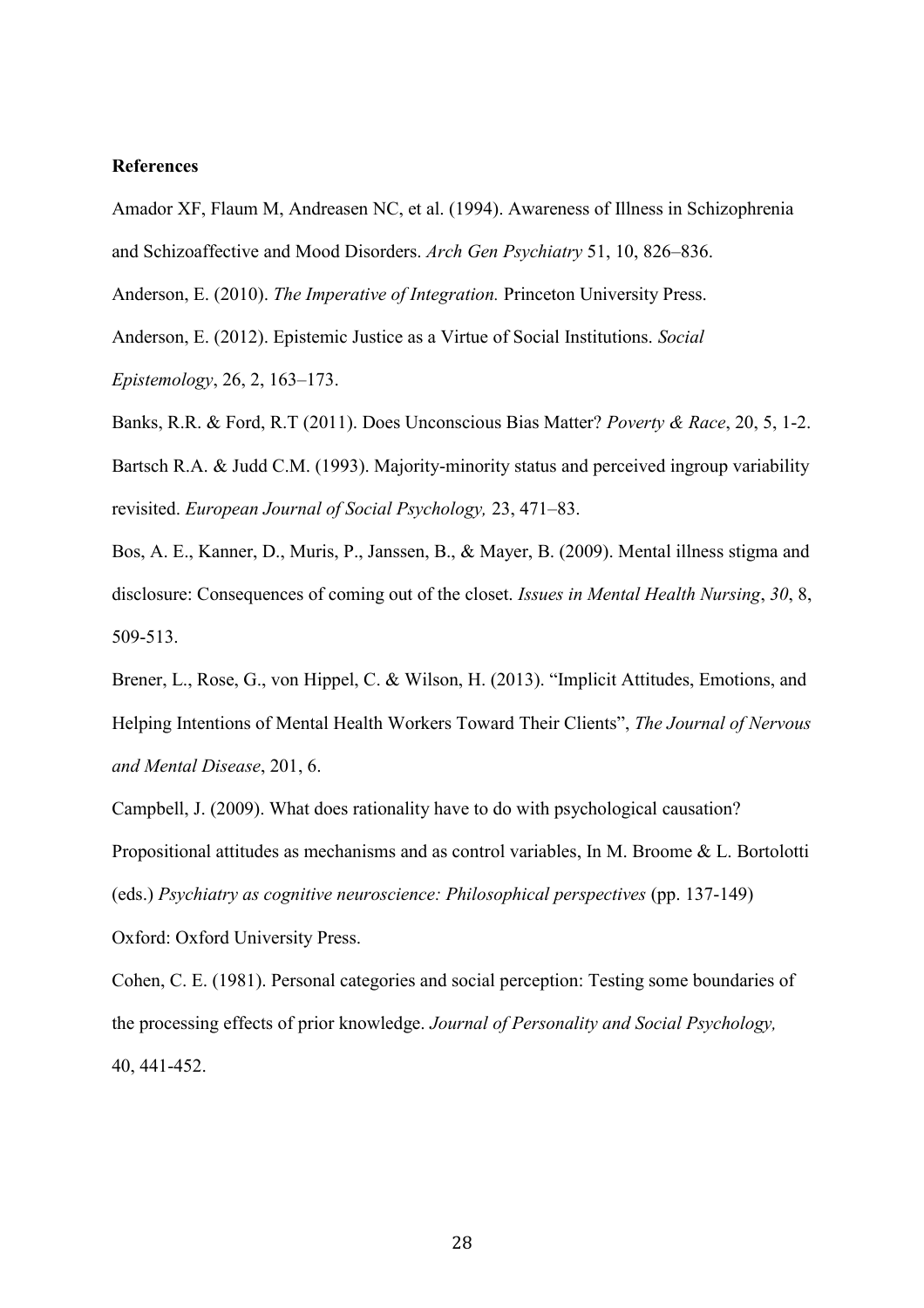Corrigan, P.W., Morris, S., Larson, J., Rafacz, J., Wassel, A., Michaels, P., Wilkniss, S.,

Batia, K. & Rüsch, N. (2010). Self‐stigma and coming out about one's mental illness. *Journal of community psychology* 38, 3, 259-275.

Corrigan, P. W., Morris, S. B., Michaels, P. J., Rafacz, J. D., & Rüsch, N. (2012).

Challenging the public stigma of mental illness: a meta-analysis of outcome studies.

*Psychiatric services*, *63*, 10, 963-973.

Corrigan, P. W., & Rao, D. (2012). On the self-stigma of mental illness: Stages, disclosure, and strategies for change. *The Canadian Journal of Psychiatry*, *57*, 8, 464-469.

Corrigan, P. W., & Watson, A. C. (2002). Understanding the impact of stigma on people with mental illness. *World psychiatry*, 1, 1, 16-20.

Crichton, P., Carel, H. and Kidd, I.J. (2016). Epistemic Injustice in Psychiatry, *BJPysch Bulletin*, 41, 2, 65-70.

Dabby, L., Tranulis, C., & Kirmayer, L. J. (2015). Explicit and Implicit Attitudes of Canadian Psychiatrists Toward People With Mental Illness. *The Canadian Journal of Psychiatry*, *60*, 10, 451-459.

David, A.S. (1990). Insight and psychosis. *The British Journal of Psychiatry*, 156, 6, 798- 808.

Dennett, D. (1971). Intentional Systems. *Journal of Philosophy*, 68: 87–106.

Dennett, D. (1987). True Believers: The Intentional Strategy and Why it Works. In D.

Dennett, *The Intentional Stance* (14-35) Cambridge MA: MIT Press.

Devine, P. G. (1989). Stereotypes and prejudice: Their automatic and controlled components. *Journal of Personality and Social Psychology*, 56, 5–18.

Dixon, J., Levine, M., Reicher, S. & Durrheim, K. (2012). Beyond Prejudice: Are Negative Evaluations the Problem and Is Getting Us to Like One Another More the Solution? *Behavioral and Brain Sciences*, 35(6), 411–425.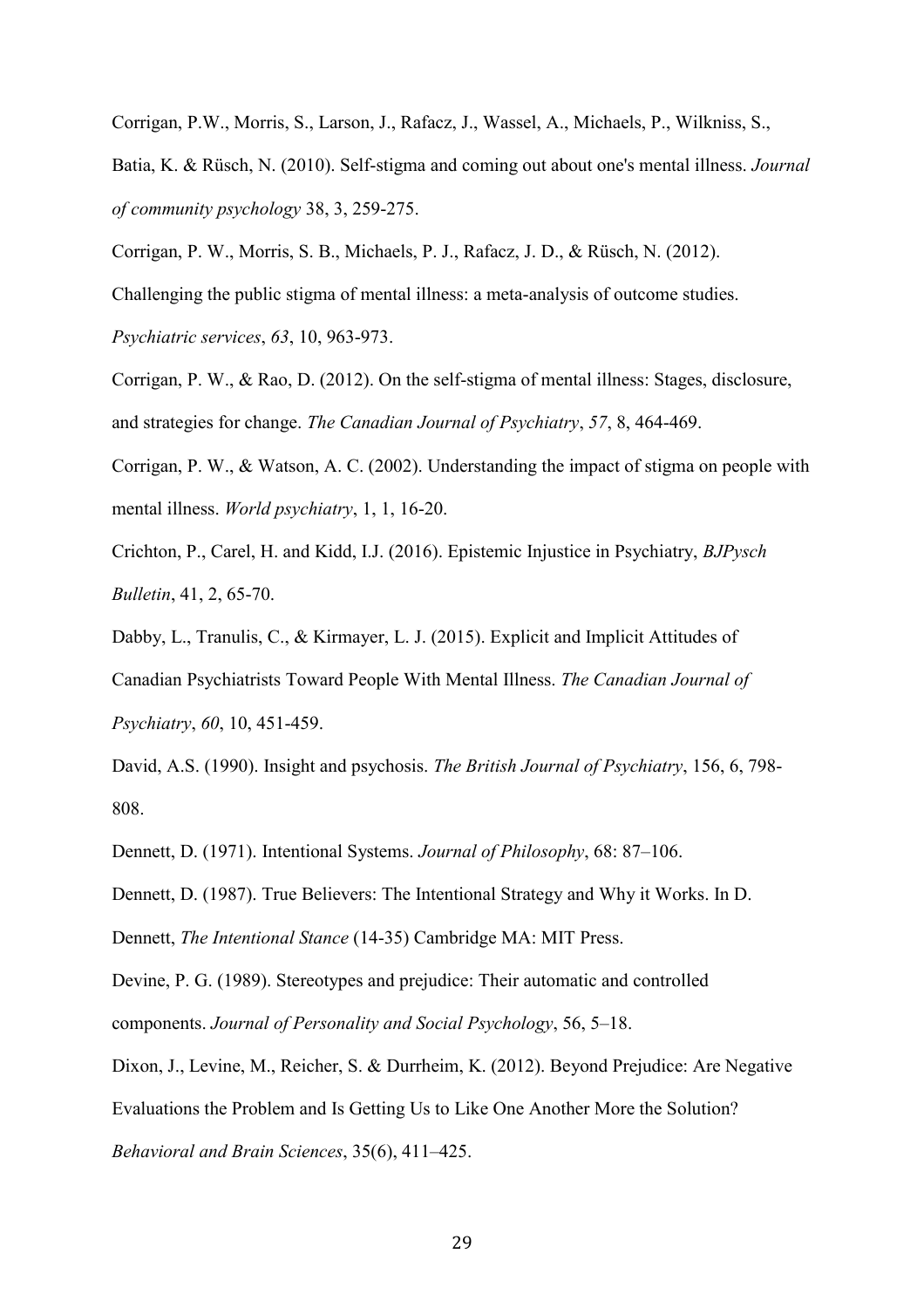Dotson, K. (2011) 'Tracking epistemic violence, tracking patterns of silencing,' *Hypatia*, 26, 2, pp. 236–257.

Duncan, B. L. (1976). Differential social perception and attribution of intergroup violence: Testing the lower limits of stereotyping of blacks. *Journal of Personality and Social Psychology*, 34, 590-598.

Eilan, N. (2000). On understanding schizophrenia. In D. Zahavi (ed.) *Exploring the self*: *Philosophical and psychopathological perspectives on self-experience* (John Benjamins Company), 97-113.

Fricker, M. (2007). *Epistemic Injustice: Power and the Ethics of Knowing.* Oxford: Oxford University Press.

Gallagher S. & Hutto, D.D. (2008). Understanding Others Through Primary Interaction and Narrative Practice. In J. Zlatev, T. Racine, C. Sinha & E. Itkonen (eds.), *The Shared Mind: Perspectives on Intersubjectivity* (John Benjamins Publishing Company).

Gendler, T. S. (2011). On the Epistemic Costs of Implicit Bias. *Philosophical Studies*, 156, 1,  $33-63.5$ 

Gold, K. J., Andrew, L. B., Goldman, E. B., & Schwenk, T. L. (2016). "I would never want to have a mental health diagnosis on my record": A survey of female physicians on mental health diagnosis, treatment, and reporting. *General hospital psychiatry*, *43*, 51-57.

Goldman, A. (1989). Interpretation Psychologized. *Mind and Language*, 4: 161–85.

Gopnik, A. & Meltzoff, A.N. (1997). *Words, Thoughts and Theories* (Cambridge, MA: MIT Press).

Gopnik, A., Meltzoff, A.N. & Kuhl, P. (1999) *The Scientist in the Crib* (New York: Harper Collins).

Gordon, R., (1986). Folk Psychology as Simulation. *Mind and Language*, 1, 158–71.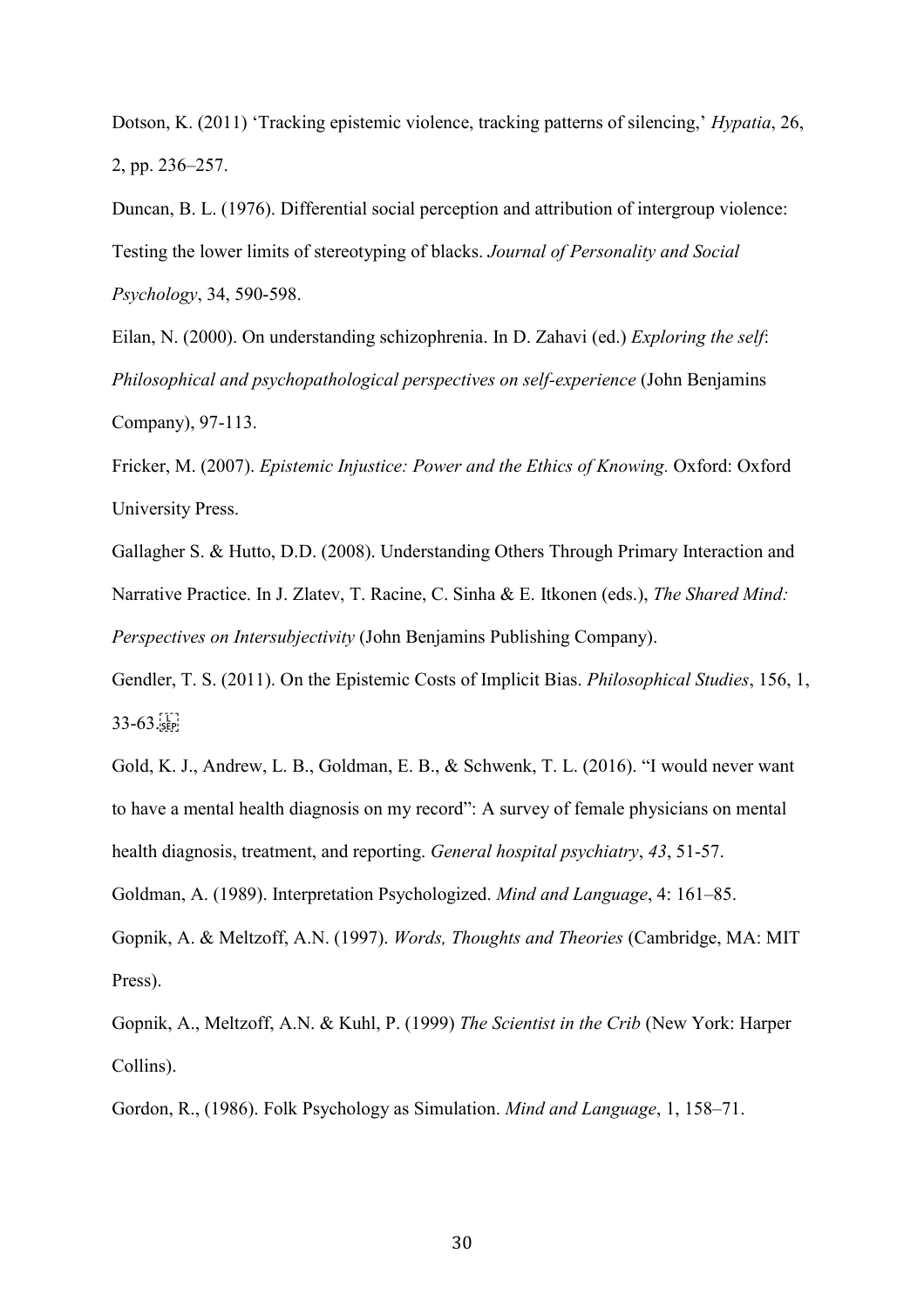Haslanger, S. (2015). Social Structure, Narrative, and Explanation. *Canadian Journal of Philosophy*, 45, 1, 1–15.

Heal, J. (1986). Replication and Functionalism. In J Butterfield (ed.) *Language, Mind & Logic*, (135-150) Cambridge: Cambridge University Press.

Holroyd, J. (2012), Responsibility for Implicit Bias. *Journal of Social Philosophy,* 43: 274– 306.

Holroyd, J. (2015). Implicit bias, awareness and imperfect cognitions. *Consciousness and cognition*, *33*, 511-523.

Holroyd, J. & Puddifoot, K. (forthcoming). Implicit Bias and Prejudice. In M. Fricker, P.J.

Graham, D. Henderson, N. Pedersen, and J. Wyatt (ed.) *Routledge Handbook of Social Epistemology*

Huebner, B. (2016). Implicit Bias, Reinforcement Learning, and Scaffolded Moral Cognition. In M. Brownstein and J. Saul (eds.), *Implicit Bias and Philosophy: Metaphysics and Epistemology* (Vol. 1, 47–79). Oxford University Press.

Hutto, D., (2008). *Folk Psychological Narratives: The Sociocultural Basis of Understanding Reasons* (Cambridge MA: MIT Press).

Kolodziej, M. E., & Johnson, B. T. (1996). Interpersonal contact and acceptance of persons with psychiatric disorders: a research synthesis. *Journal of consulting and clinical psychology*, *64,* 6, 1387

Kopera, M., Suszek, H., Bonar, E., Myszka, M., Gmaj, B., Ilgen, M., Wojnar, M. (2015). Evaluating Explicit and Implicit Stigma of Mental Illness in Mental Health Professionals and

Medical Students. *Community Mental Health Journal*, 628-634.

Lai, C. K., Marini, M., Lehr, S. A., Cerruti, C., Shin, J. E. L., Joy-Gaba, J. A., ... & Frazier, R. S. (2014). Reducing implicit racial preferences: I. A comparative investigation of 17 interventions. *Journal of Experimental Psychology: General*, *143*, 4, 1765.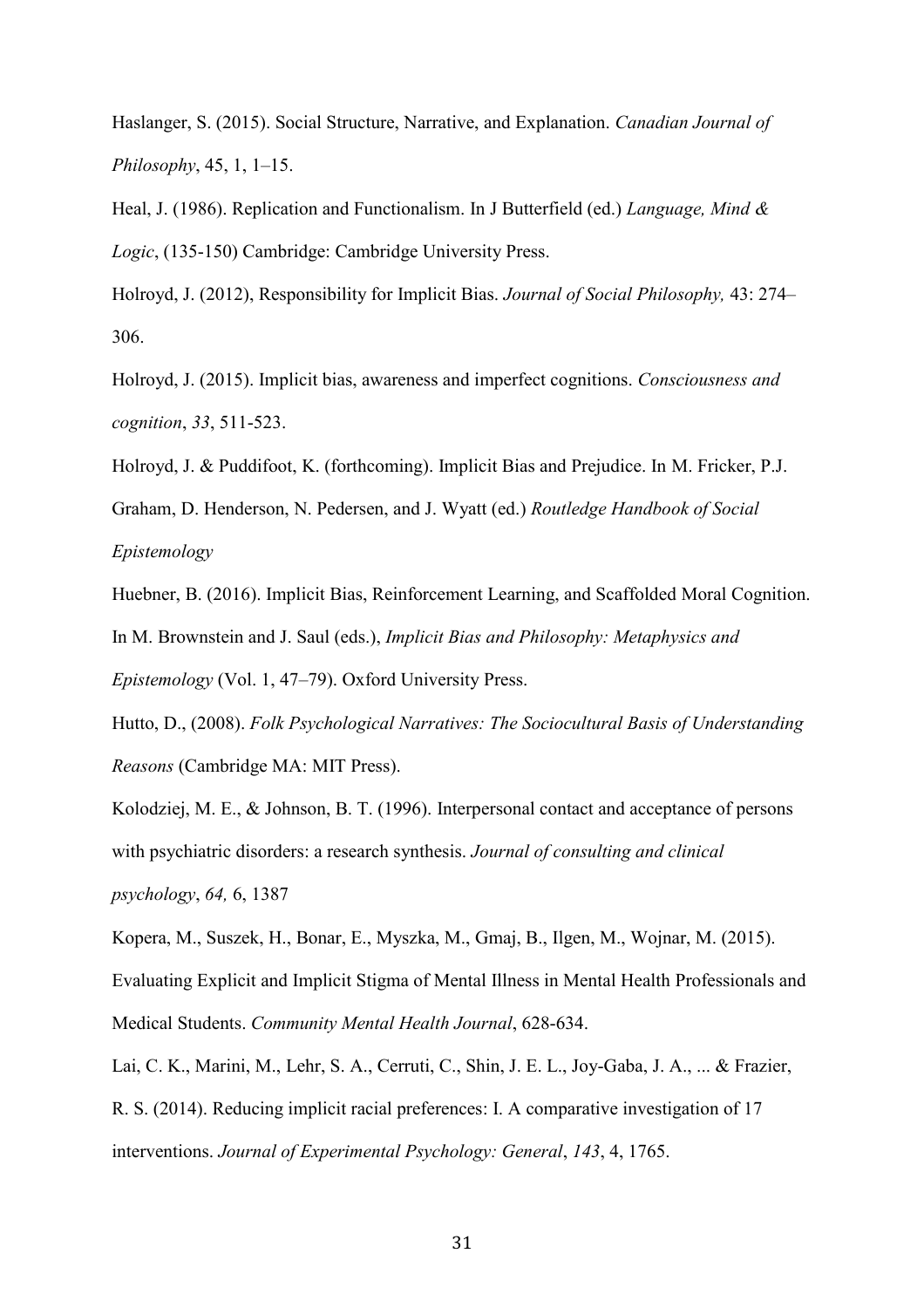Lai, C. K., Skinner, A. L., Cooley, E., Murrar, S., Brauer, M., Devos, T., ... & Simon, S. (2016). Reducing implicit racial preferences: II. Intervention effectiveness across time. *Journal of Experimental Psychology: General*, *145*,8, 1001.

Lassiter, C., & Ballantyne, N. (2017). Implicit racial bias and epistemic pessimism. *Philosophical Psychology*, *30*, 1-2, 79-101.

Levinson, J. D. (2007). Forgotten racial equality: Implicit bias, decision-making, and misremembering. *Duke Law Journal*, 345-424.

Link, B. G., Phelan, J. C., Bresnahan, M., Stueve, A., & Pescosolido, B. A. (1999). Public conceptions of mental illness: labels, causes, dangerousness, and social distance. *American journal of public health*, *89*, 9, 1328-1333.

Madva, A. (2016). A plea for Anti-Anti-Individualism: how oversimple psychology misleads social policy. *Ergo, an Open Access Journal of Philosophy*, *3*.

Madva, A. (2016). Virtue, Social Knowledge and Implicit Bias. In M. Brownstein & J. Saul (eds.) *Implicit Bias and Philosophy, Volume 1: Metaphysics and Epistemology*. Oxford: Oxford University Press.

O'Driscoll, C. O., Heary, C., Hennessy, E., & McKeague, L. (2012). Explicit and implicit stigma towards peers with mental health problems in childhood and adolescence. *Journal of Child Psychology and Psychiatry*, 53, 1054–1062.

Peris, T. S., Teachman, B. A., & Nosek, B. A. (2008). Implicit and explicit stigma of mental illness: Links to clinical care. *Journal of Nervous and Mental Disease*, 196, 752–760.

Pettigrew, T. F., & Tropp, L. R. (2005). Allport's intergroup contact hypothesis: Its history and influence. In J. F. Dovidio, P. Glick, & L. A. Rudman (Eds.), *On the nature of prejudice. Fifty years after Allport*. Oxford: Blackwell.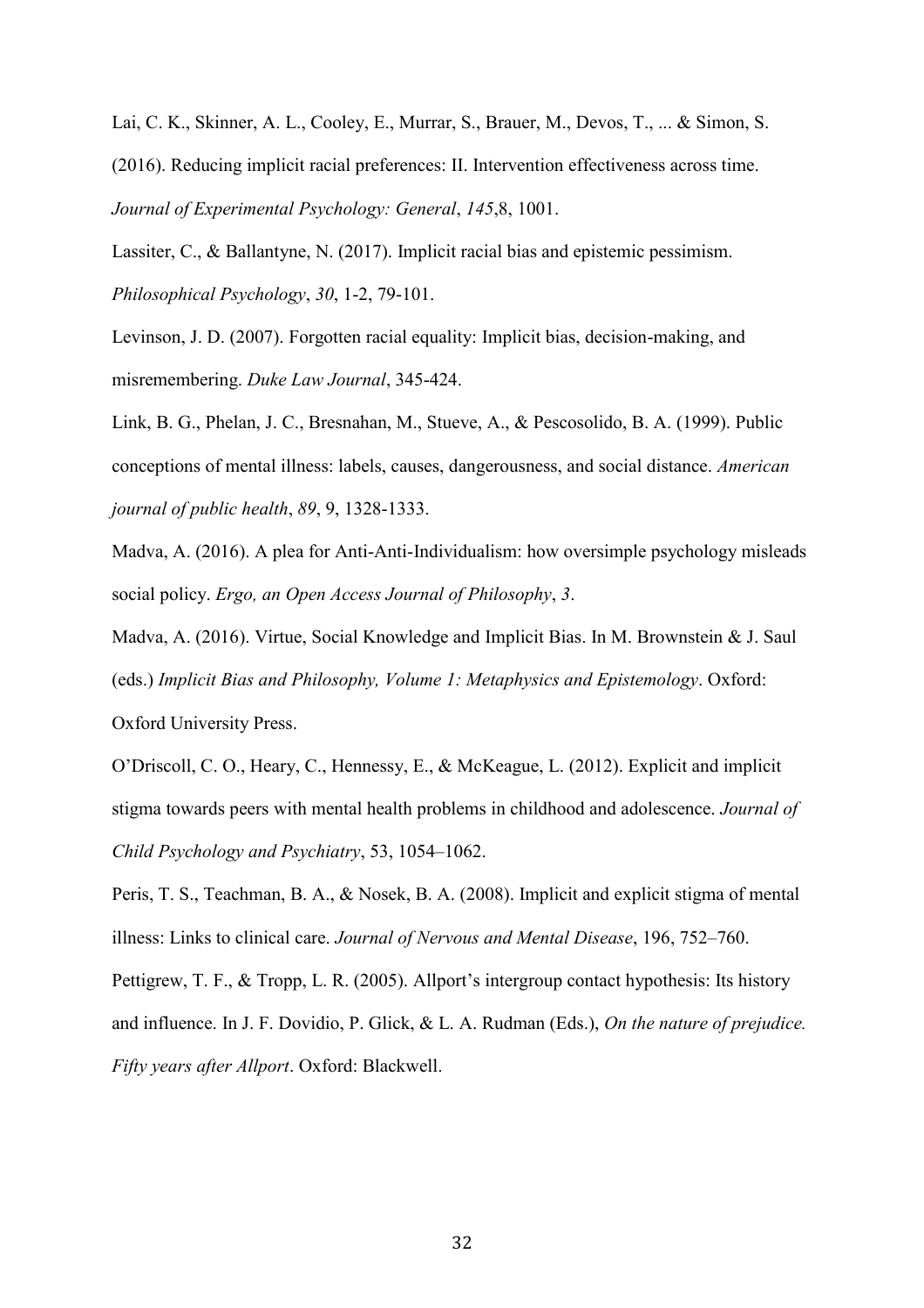Phelan, J., Link, B., Stueve, A., & Pescosolido, B. (2000). Public conceptions of mental illness in 1950 and 1996: What is mental illness and is it to be feared?. *Journal of Health and Social Behavior, 41,2*, 188-207.

Pinfold, V., Toulmin, H., Thornicroft, G., Huxley, P., Farmer, P., & Graham, T. (2003). Reducing psychiatric stigma and discrimination: evaluation of educational interventions in UK secondary schools. *The British Journal of Psychiatry*, *182*, 4, 342-346.

Pini, S., Cassano, G. B., Dell'Osso, L., & Amador, X. F. (2001). Insight into illness in schizophrenia, schizoaffective disorder, and mood disorders with psychotic features. *American journal of psychiatry*, *158*(1), 122-125.

Puddifoot, K. (2017a). Stereotyping: The Multifactorial View. *Philosophical Topics*, *45*, 1, 137-156.

Puddifoot, K. (2017b). Dissolving the epistemic/ethical dilemma over implicit bias. *Philosophical Explorations*, *20*(sup1), 73-93.

Reimer, M. (2011). A Davidsonian Perspective on Psychiatric Delusions. *Philosophical Psychology,* 24, 5, 659-677.

Rothbart, M., Evans, M. & Fulero, S. (1979). Recall for Confirming Events: Memory Processes and the Maintenance of Social Stereotypes. *Journal of Experimental Social Psychology*, 15, 343-55

Rüsch N, Corrigan PW, Todd A, Bodenhausen GV (2011). Automatic stereotyping against people with schizophrenia, schizoaffective and affective disorders. *Psychiatry Res.* 18, 34-39. Rüsch, N., Abbruzzese, E., Hagedorn, E., Hartenhauer, D., Kaufmann, I., Curschellas, J., Ventling, S. et al. (2014). Efficacy of Coming Out Proud to reduce stigma's impact among people with mental illness: pilot randomised controlled trial. *The British journal of psychiatry* 204, 5, 391-397.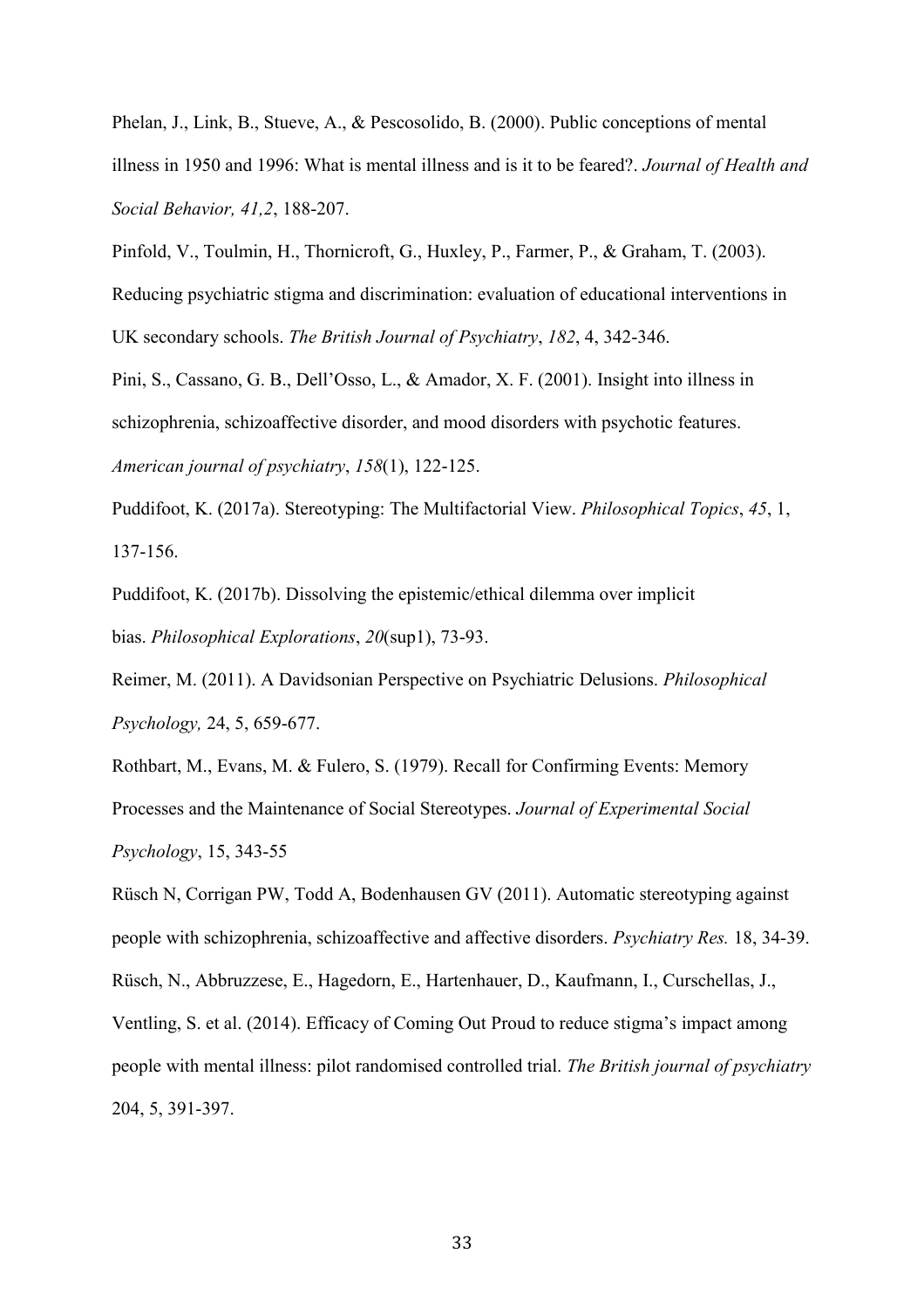Sanbonmatsu D.M., Akimoto S.A. & Gibson B.D. (1994). Stereotype-based blocking in social explanation. *Personality and Social Psychology Bulletin,* 20, 71–81.

Saul, J. (2013a). Scepticism and Implicit Bias. *Disputatio*, 5, 37, 243-263.

Saul, J. (2013b) .Implicit bias, stereotype threat, and women in philosophy. In F. Hutchison & F Jenkins (ed). *Women in philosophy: What needs to change* (39-60) Oxford: Oxford University Press.

Srull, T. D., Lichtenstein, M., & Rothbart, M. (1985). Associative storage and retrieval processes in person memory. *Journal of Experimental Psychology: Learning, Memory and Cognition*, 11, 316-345.

Stewart, B. D., & Payne, B. K. (2008). Bringing automatic stereotyping under control: Implementation intentions as efficient means of thought control. *Personality and Social Psychology Bulletin*, *34*, 10, 1332-1345.

Tajfel, H. (1981). *Human Groups and Social Categories: Studies in Social Psychology* (Cambridge: Cambridge University Press).

Takahashi, H., Ideno, T., Okubo, S., Matsui, H., Takemura, K., Matsuura, M., ... & Okubo, Y. (2009). Impact of changing the Japanese term for "schizophrenia" for reasons of stereotypical beliefs of schizophrenia in Japanese youth. *Schizophrenia research*, *112*(1), 149-152.

Teachman, B. A., Wilson, J. G., & Komarovskaya, I. (2006). Implicit and explicit stigma of mental illness in diagnosed and healthy samples. Journal of Social and Clinical Psychology, 25, 75–95

Weiler, M. A., Fleisher, M. H., & McArthur-Campbell, D. (2000). Insight and symptom change in schizophrenia and other disorders. *Schizophrenia Research*, *45*(1-2), 29-36.

 $\overline{\phantom{a}}$ 

<sup>i</sup> https://www.time-to-change.org.uk/sites/default/files/Stigma%20Shout.pdf

<sup>&</sup>lt;sup>ii</sup> In the existing literature on the philosophy of implicit bias there has been a debate about whether people face a dilemma with respect to their own implicit biases relating to race and crime in the United States. According to Gendler (2011), if people are influenced by their biases then they can make various errors, but if they are not